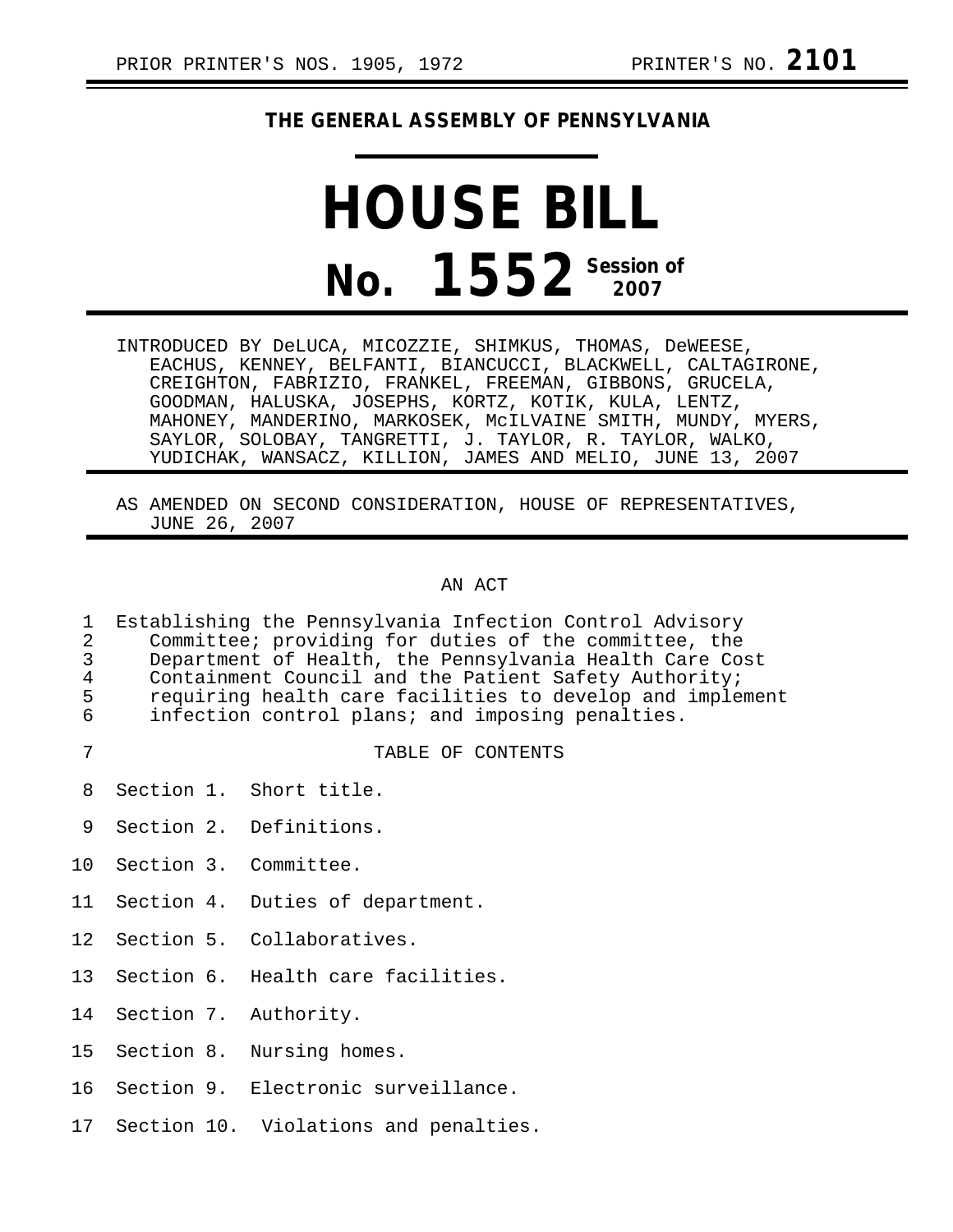1 Section 11. Effective date.

2 SECTION 11. PAYMENTS. <

3 SECTION 12. INCENTIVE PAYMENTS.

4 SECTION 13. MACHINERY AND EQUIPMENT LOAN FUND ELIGIBILITY.

5 SECTION 14. EXPIRATION.

6 SECTION 15. EFFECTIVE DATE.

7 The General Assembly of the Commonwealth of Pennsylvania 8 hereby enacts as follows:

9 Section 1. Short title.

10 This act shall be known and may be cited as the Health Care-11 associated Infection Prevention and Control Act.

12 Section 2. Definitions.

13 The following words and phrases when used in this act shall 14 have the meanings given to them in this section unless the 15 context clearly indicates otherwise:

16 "Antimicrobial agent." A general term for drugs, chemicals 17 or other substances that kill or slow the growth of microbes, 18 including, but not limited to, antibacterial drugs, antiviral 19 agents, antifungal agents and antiparasitic drugs.

20 "Authority." The Patient Safety Authority established by the 21 act of March 20, 2002 (P.L.154, No.13), known as the Medical 22 Care Availability and Reduction of Error (Mcare) Act.

23 "BEST PRACTICES." NATIONALLY RECOGNIZED STANDARDS DEVELOPED < 24 BY ORGANIZATIONS SPECIALIZING IN THE CONTROL OF INFECTIOUS 25 DISEASES SUCH AS THE SOCIETY FOR HEALTHCARE EPIDEMIOLOGY OF 26 AMERICA (SHEA), THE ASSOCIATION FOR INFECTION CONTROL AND 27 EPIDEMIOLOGY AND THE INFECTIOUS DISEASES SOCIETY OF AMERICA AND 28 THE PROFESSIONALS IN METHODS RECOMMENDATIONS AND GUIDELINES 29 DEVELOPED BY THE CENTERS FOR DISEASE CONTROL AND PREVENTION AND 30 ITS NATIONAL HEALTHCARE SAFETY NETWORK THAT SHOULD BE USED BY 20070H1552B2101 - 2 -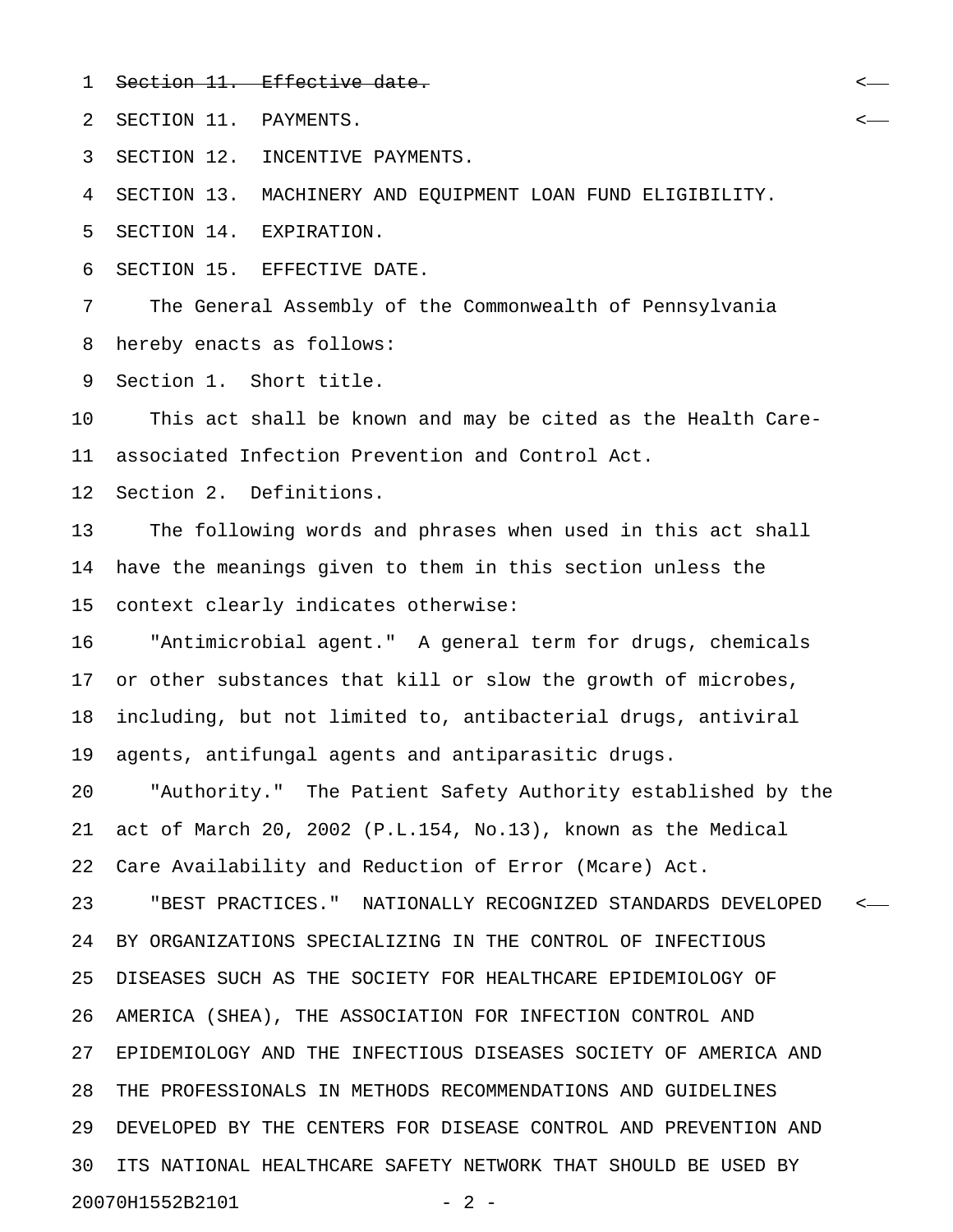1 HEALTH CARE PROVIDERS TO REDUCE THE RISK OF HARM TO PATIENTS.

2 "Collaborative." An organized collaborative designated by 3 the Department of Health in each region of this Commonwealth. An 4 organized collaborative shall include at least one hospital and 5 one nursing facility and may include Federal, State and local 6 entities, other health care facilities, physician practices, 7 academic institutions or any other organization that may assist 8 in efforts to reduce or eliminate health care-associated 9 infections.

10 "Collaborative partner." A health care facility that 11 partners with a collaborative and uses and accesses the 12 resources that the collaborative offers in accordance with this 13 act.

14 "Colonization." The first stage of microbial infection or 15 the presence of nonreplicating microorganisms usually present in 16 the host tissues that are in contact with the external 17 environment.

18 "Committee." The Pennsylvania Infection Control Advisory 19 Committee established under section 3.

20 "Consumer Price Index." The Consumer Price Index for All 21 Urban Consumers (CPI-U) for the Pennsylvania, New Jersey, 22 Delaware and Maryland area for the most recent 12-month period 23 for which figures have been officially reported by the United 24 States Department of Labor, Bureau of Labor Statistics, 25 immediately prior to the subject date.

26 "Council." The Pennsylvania Health Care Cost Containment 27 Council.

28 "Department." The Department of Health of the Commonwealth. 29 "Fund." The Patient Safety Trust Fund.

30 "Health care-associated infection." A localized or systemic 20070H1552B2101 - 3 -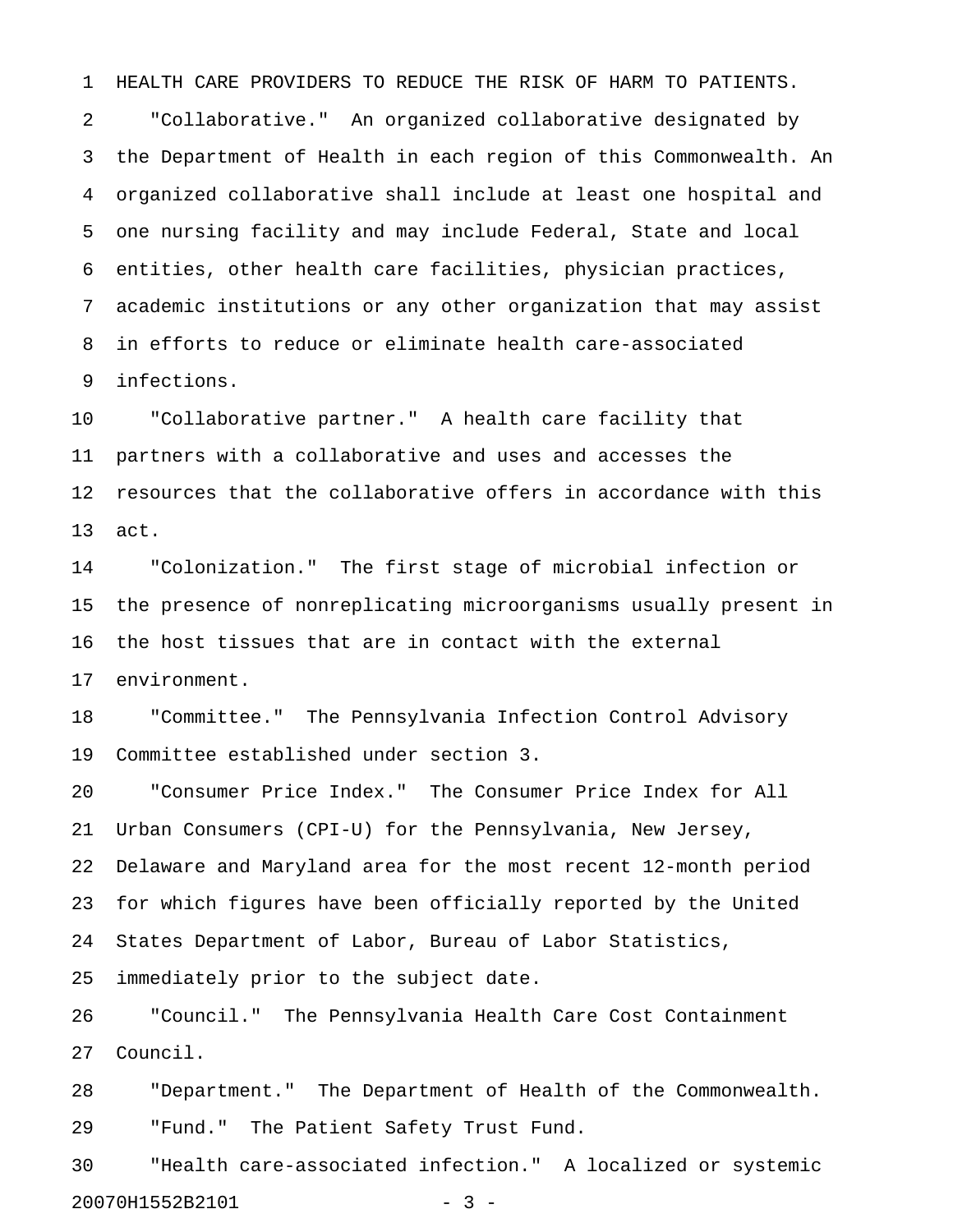1 condition that results from an adverse reaction to the presence 2 of an infectious agent or its toxins that:

3 (1) occurs in a patient in a health care setting within 4 48 hours after admission;

5 (2) was not present or incubating at the time of 6 admission, unless the infection was related to a previous 7 admission to the same setting; and

8 (3) if occurring in a hospital setting, meets the 9 criteria for a specific infection site as defined by the 10 Centers for Disease Control and Prevention and its National 11 Healthcare Safety Network.

12 "Health care facility." Any health care facility providing 13 clinically related health services including, but not limited 14 to, a general or special hospital, including psychiatric 15 hospitals, rehabilitation hospitals, ambulatory surgical 16 facilities, long-term care nursing facilities, abortion 17 facilities, cancer treatment centers using radiation therapy on 18 an ambulatory basis and inpatient drug and alcohol treatment 19 facilities, both profit and nonprofit and including those 20 operated by an agency or State or local government. The term 21 shall also include hospice. The term shall not include an office 22 used primarily for the private or group practice by health care 23 practitioners where no reviewable clinically related health 24 service is offered, a facility providing treatment solely on the 25 basis of prayer or spiritual means in accordance with the tenets 26 of any church or religious denomination or a facility conducted 27 by a religious organization for the purpose of providing health 28 care services exclusively to clergy or other persons in a 29 religious profession who are members of the religious 30 denominations conducting the facility. FOR THE PURPOSES OF < 20070H1552B2101 - 4 -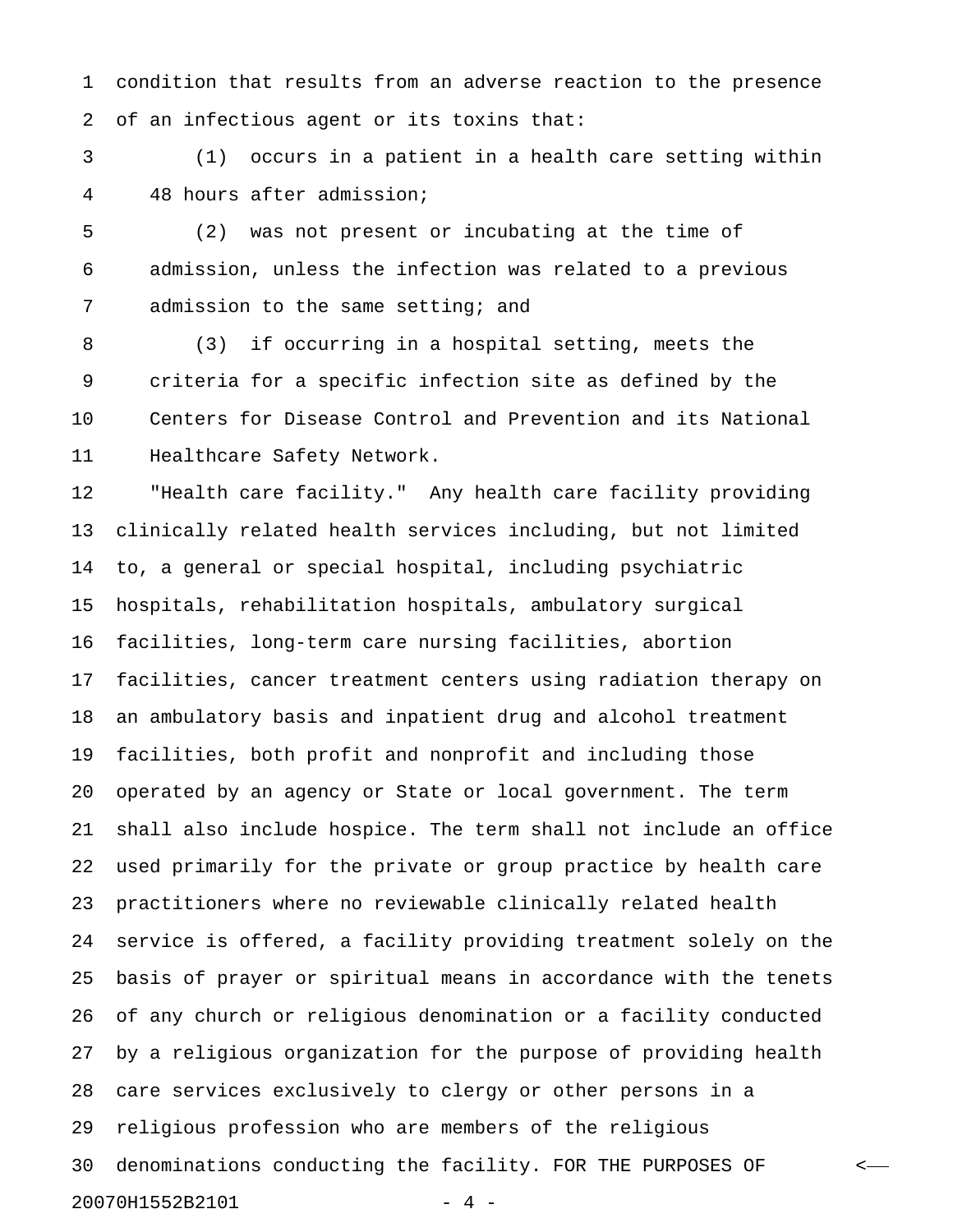1 REPORTING, THE TERM SHALL ONLY APPLY TO HOSPITALS AND NURSING 2 HOMES.

3 "HEALTH PAYOR." AN INDIVIDUAL OR ENTITY PROVIDING A GROUP OR 4 INDIVIDUAL HEALTH, SICKNESS OR ACCIDENT POLICY, SUBSCRIBER 5 CONTRACT OR PROGRAM ISSUED OR PROVIDED BY AN ENTITY SUBJECT TO 6 ANY ONE OF THE FOLLOWING:

7 (1) THE ACT OF JUNE 2, 1915 (P.L.736, NO.338), KNOWN AS 8 THE WORKERS' COMPENSATION ACT.

9 (2) SECTION 630 OF THE ACT OF MAY 17, 1921 (P.L.682, 10 NO.284), KNOWN AS THE INSURANCE COMPANY LAW OF 1921.

11 (3) THE ACT OF DECEMBER 29, 1972 (P.L.1701, NO.364), 12 KNOWN AS THE HEALTH MAINTENANCE ORGANIZATION ACT.

13 (4) THE ACT OF MAY 18, 1976 (P.L.123, NO.54), KNOWN AS 14 THE INDIVIDUAL ACCIDENT AND SICKNESS INSURANCE MINIMUM 15 STANDARDS ACT.

16 (5) 40 PA.C.S. CH. 61 (RELATING TO HOSPITAL PLAN 17 CORPORATIONS) OR 63 (RELATING TO PROFESSIONAL HEALTH SERVICES 18 PLAN CORPORATIONS).

19 "Mcare Act." The act of March 20, 2002 (P.L.154, No.13), 20 known as the Medical Care Availability and Reduction of Error 21 (Mcare) Act.

22 "MEDICAID." THE PROGRAM ESTABLISHED UNDER TITLE XIX OF THE < 23 SOCIAL SECURITY ACT (49 STAT. 620, 42 U.S.C. § 1396 ET SEQ.).

24 "MRSA." Methicillin-resistant staphylococcus aureus, a more 25 serious form of bacterial health care-associated infection that 26 is resistant to commonly used antibiotics.

27 "Multidrug resistant organisms" or "MDROO." Microorganisms, 28 predominantly bacteria, that are resistant to one or more 29 classes of antimicrobial agents.

30 "Safe practices." The set of standards endorsed by the < 20070H1552B2101 - 5 -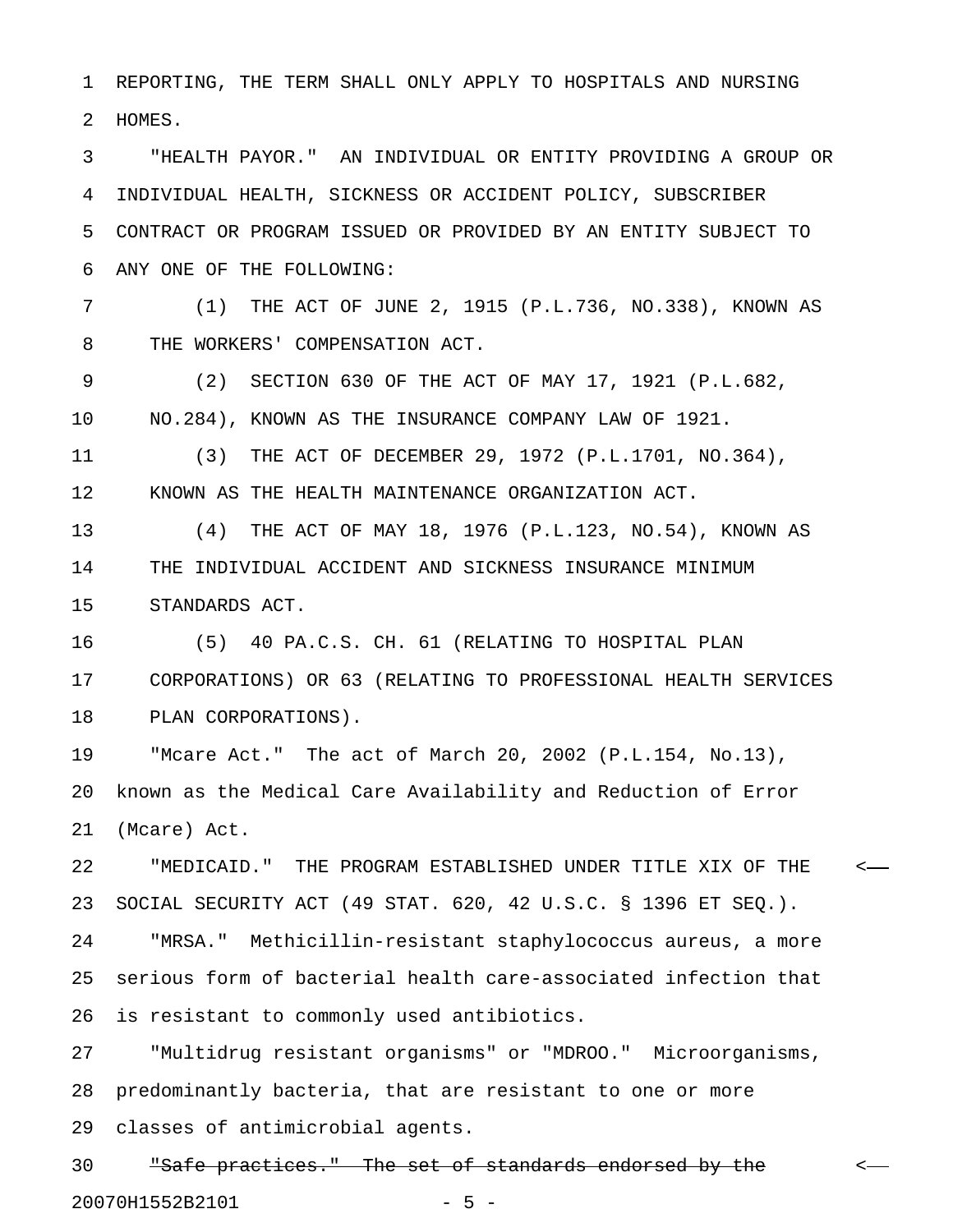1 National Quality Forum that should be used by health care

2 providers to reduce the risk of harm to patients.

3 Section 3. Committee.

4 (a) Establishment.--The Pennsylvania Infection Control 5 Advisory Committee is hereby established.

6 (b) Membership.--The advisory committee shall consist of the 7 following members who shall serve until the expiration of their 8 terms, membership or employment or until their successors are 9 appointed:

10 (1) The Secretary of Health.

11 (2) The executive director of the authority or a 12 designee.

13 (3) The executive director of the council or a designee. 14 (4) The director of the Office of Health Care Reform or 15 a designee.

16 (5) The following members chosen by the Governor:

17 (i) A representative of each collaborative from a 18 list submitted by the respective collaborative.

19 (ii) Two individuals representing hospitals who are 20 members of the Hospital and Healthsystem Association of 21 Pennsylvania.

22 (iii) One individual representing a nonprofit 23 nursing home.

24 (iv) One individual representing a for-profit 25 nursing home.

26 (v) Two individuals with a background in infection 27 control who are members of either the Association of 28 Professionals in Infection Control (APIC) or the Society 29 of Healthcare Epidemiology of America (SHEA).

30 (vi) One individual who is a patient advocate.

20070H1552B2101 - 6 -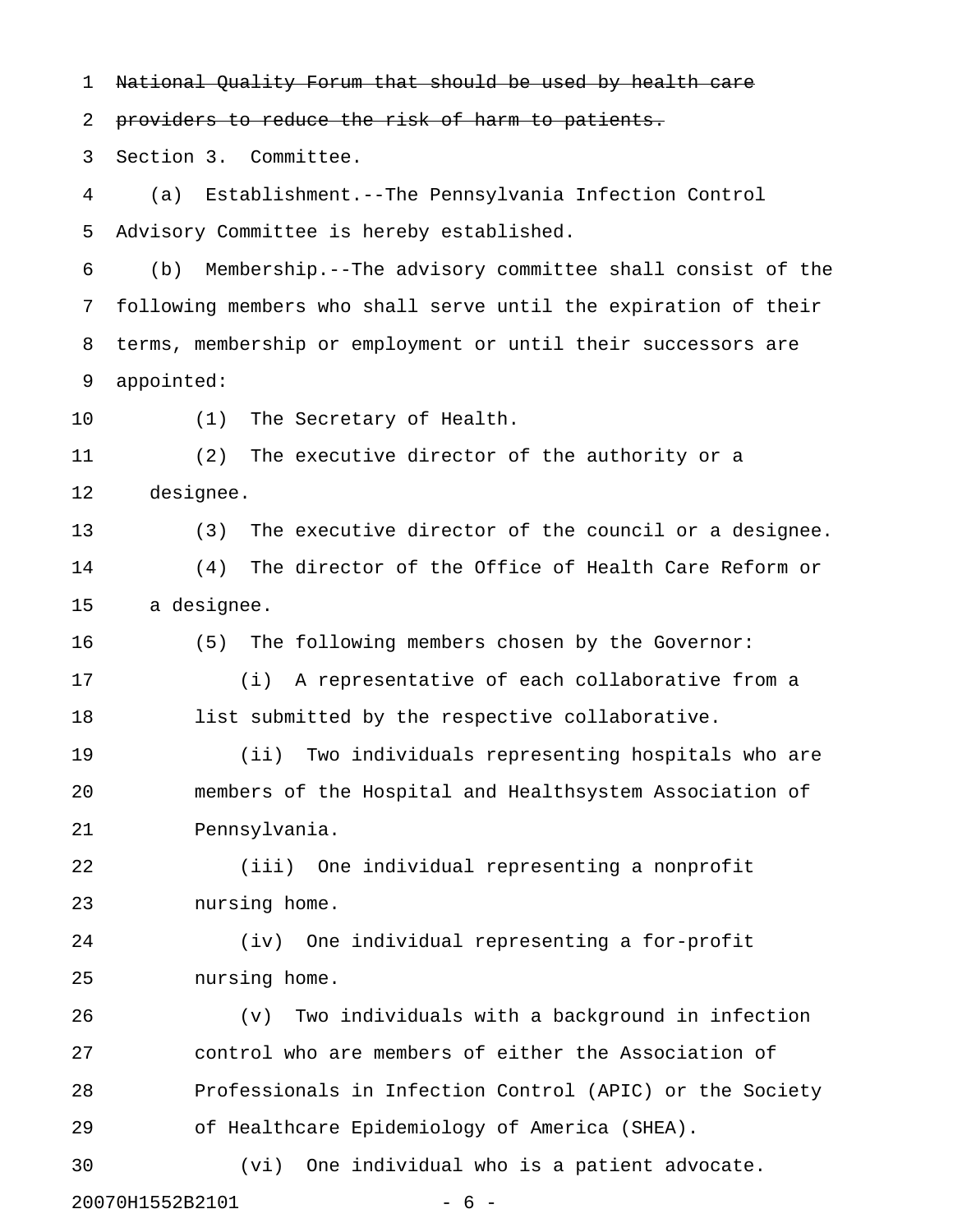1 (vii) Two individuals with a background in 2 epidemiology.

3 (viii) Two individuals representing other licensed 4 health care facilities.

5 (IX) ONE INDIVIDUAL FROM A LIST OF TWO RECOMMENDED < 6 BY THE PENNSYLVANIA CHAMBER OF BUSINESS AND INDUSTRY 7 CHOSEN FROM THE BUSINESS COMMUNITY REPRESENTATIVES 8 APPOINTED TO THE COUNCIL UNDER SECTION 4(B)(4) OF THE ACT 9 OF JULY 8, 1986 (P.L.408, NO.89), KNOWN AS THE HEALTH 10 CARE COST CONTAINMENT ACT.

11 (X) ONE INDIVIDUAL FROM A LIST OF TWO RECOMMENDED BY 12 THE PENNSYLVANIA AFL-CIO CHOSEN FROM THE ORGANIZED LABOR 13 REPRESENTATIVES APPOINTED TO THE COUNCIL UNDER SECTION 14 4(B)(5) OF THE HEALTH CARE COST CONTAINMENT ACT.

15 (c) Chairperson.--The Secretary of Health shall be the 16 chairperson of the committee.

17 (d) Meetings.--The committee shall meet quarterly and at 18 other times at the call of the chairperson.

19 (e) Organization.--The committee shall be organized within 20 the department for organizational, budgetary and administrative 21 purposes.

22 (f) General powers and duties.--The committee shall do the 23 following:

24 (1) Encourage cooperation among Federal, State and local 25 government agencies, academic institutions and the private 26 sector to assist in improving best practices and promoting  $\sim$ 27 those WHICH INCLUDE IMPLEMENTING NATIONALLY RECOGNIZED  $\leftarrow$ 28 STANDARDS THAT PROMOTE practices and programs that TO reduce  $\leftarrow$ 29 or eliminate health care-associated infections.

30 (2) Serve as a forum for presenting information and 20070H1552B2101 - 7 -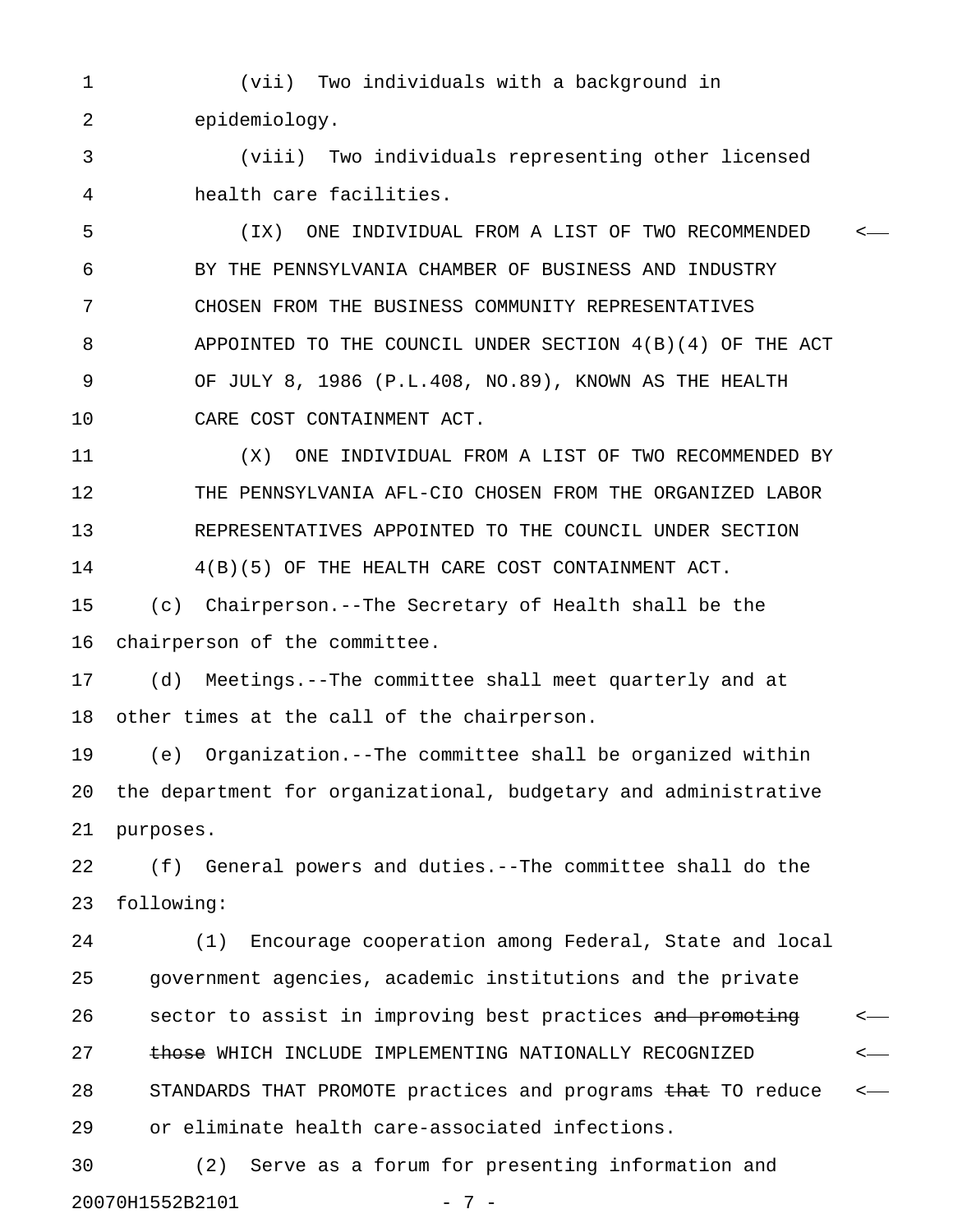1 studying programs being used within this Commonwealth.

2 (3) Develop recommendations regarding best practices to 3 effectuate screenings of high-risk patients consistent with 4 the provisions of this act and other means of reduction and 5 elimination of health care-associated infections and how 6 these practices may apply to health care facilities.

7 (4) Identify financial and technological needs of health 8 care facilities regarding infection control and prevention.

9 (5) Develop recommendations on how best to implement an 10 outreach process that includes notifying a receiving health 11 care facility of any patient known to be colonized prior to 12 transfer to another facility.

13 (6) Develop recommendations regarding evidence-based 14 screening protocols of patients and residents for MDROO. upon <-15 admission and randomized screening of inpatients and

16 residents for MDROO after admission.

17 (7) Recommend process for establishing benchmarks based 18 upon a uniform database that identifies and quantifies health 19 care-associated infections and will be based on actual 20 observed experiences of health care facilities in managing 21 infections to evaluate health care-associated infections for 22 the department's use during licensure or inspection of a 23 health care facility. The uniform database shall be 24 established using payment claims data that is currently 25 submitted to the Commonwealth and shall be an extension of 26 the base categorical DRG structure and be based on standard 27 administrative data. No additional data elements or changes 28 to the current claim form shall be required. Benchmarks will 29 be reviewed and updated annually.

30 (7) RECOMMEND A METHODOLOGY AND A DEFINED PROCESS USING < 20070H1552B2101 - 8 -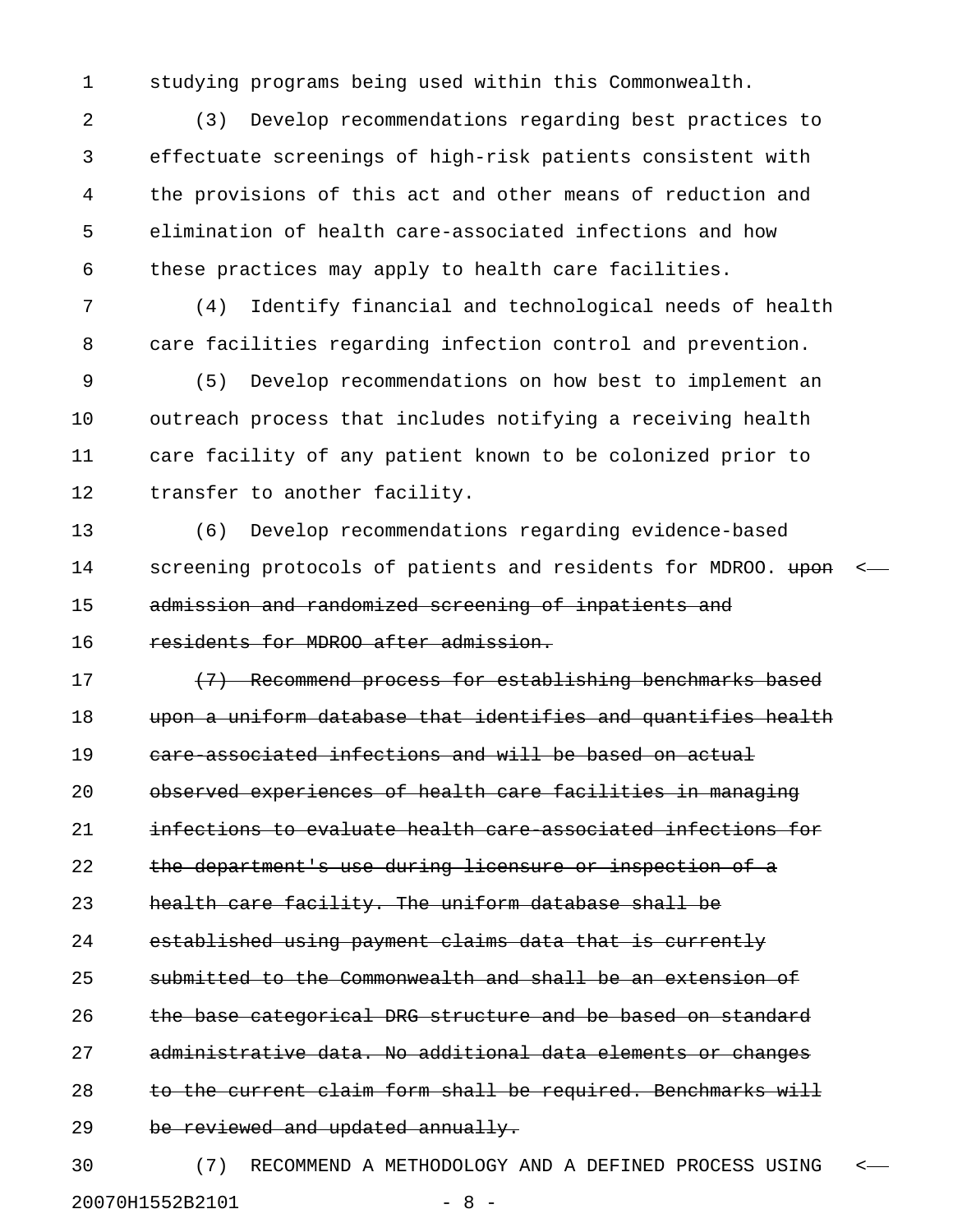1 NATIONALLY RECOGNIZED STANDARDS FOR DETERMINING AND ASSESSING 2 THE RATE OF HEALTH CARE-ASSOCIATED INFECTIONS THAT OCCUR IN 3 HEALTH CARE FACILITIES IN THIS COMMONWEALTH. THE PROCESS 4 SHALL INCLUDE ESTABLISHMENT OF BENCHMARKS TO MEASURE HEALTH 5 CARE FACILITIES' MANAGEMENT OF HEALTH CARE-ASSOCIATED 6 INFECTIONS, WHICH THE DEPARTMENT MAY USE DURING LICENSURE OR 7 INSPECTION OF A HEALTH CARE FACILITY. METHODOLOGY, PROCESS 8 AND BENCHMARKS SHALL BE REVIEWED AND UPDATED ANNUALLY.

9 (8) Provide recommendations to the department on the 10 distribution of any available funds to collaboratives.

11 (9) Issue reports on health care facility infection 12 control and prevention in this Commonwealth.

13 (10) Develop annual infection control and prevention 14 priorities.

15 (11) RECOMMEND SYSTEM REQUIREMENTS AND ELEMENTS FOR < 16 HEALTH CARE-ASSOCIATED INFECTION ELECTRONIC SURVEILLANCE 17 SYSTEMS TO BE USED BY HEALTH CARE FACILITIES. CONSIDERATION 18 SHOULD BE GIVEN TO ELEMENTS WHICH PROVIDE:

19 (I) EXTRACTION OF EXISTING ELECTRONIC CLINICAL DATA 20 FROM HEALTH CARE FACILITIES SYSTEMS ON AN ONGOING BASIS. 21 (II) TRANSLATION OF NONSTANDARDIZED LABORATORY,

22 PHARMACY AND/OR RADIOLOGY DATA INTO UNIFORM INFORMATION 23 THAT CAN BE ANALYZED ON A POPULATION-WIDE BASIS.

24 (III) CLINICAL SUPPORT, EDUCATIONAL TOOLS AND 25 TRAINING TO ENSURE THAT INFORMATION PROVIDED UNDER THIS 26 SUBSECTION WILL LEAD TO CHANGE.

27 (IV) CLINICAL IMPROVEMENT MEASUREMENT AND THE 28 STRUCTURE TO PROVIDE ONGOING POSITIVE AND NEGATIVE 29 FEEDBACK TO HEALTH CARE FACILITIES STAFF WHO IMPLEMENT 30 CHANGE.

20070H1552B2101 - 9 -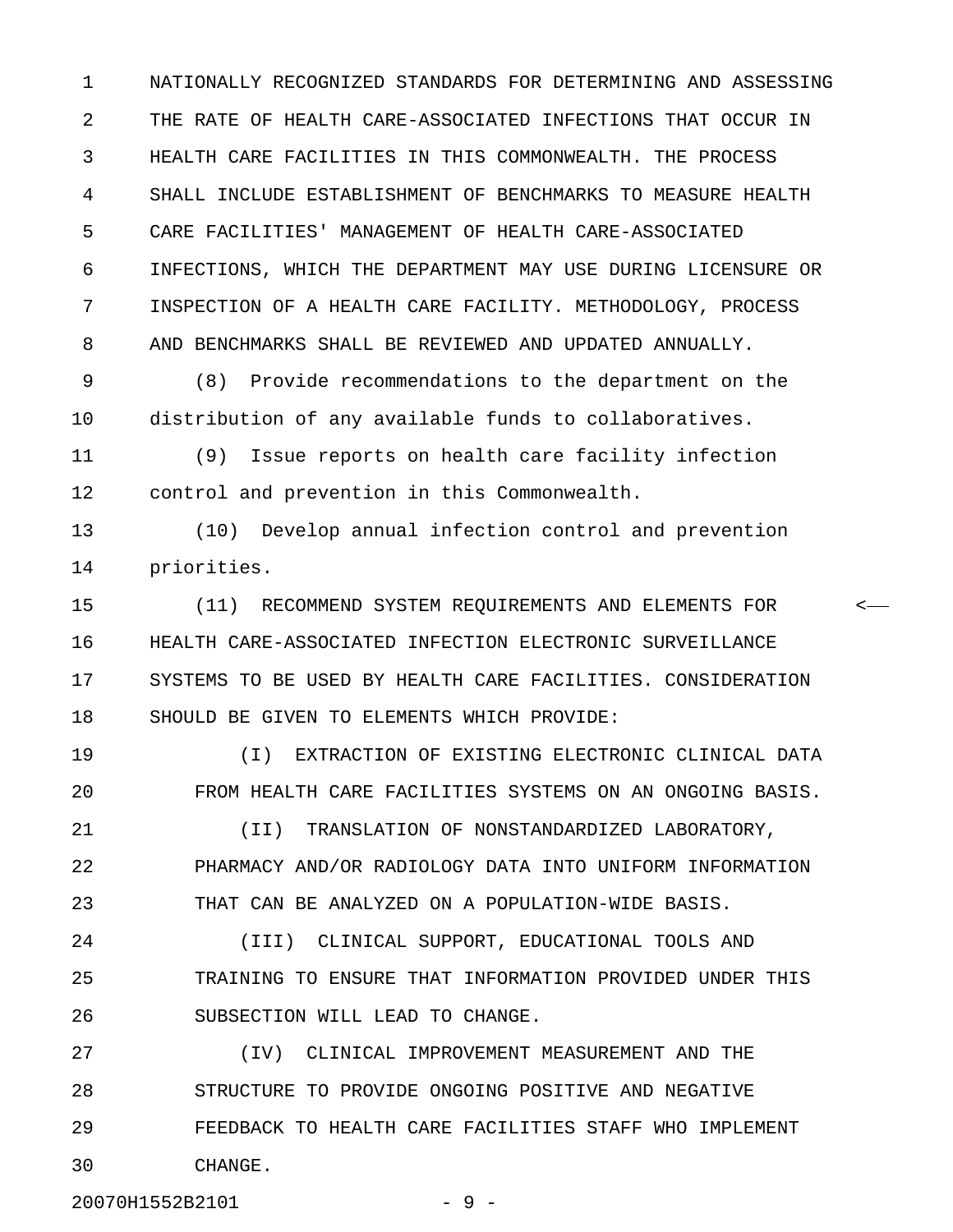1 (12) RECOMMEND UNIFORM REPORTING REQUIREMENTS FOR HEALTH 2 CARE FACILITIES TO REPORT HEALTH CARE-ASSOCIATED INFECTIONS 3 TO THE DEPARTMENT, THE COUNCIL AND THE AUTHORITY. THE 4 RECOMMENDATION SHALL INCLUDE THE FORM AND CONTENT OF THE 5 REQUIRED REPORTS. 6 Section 4. Duties of department. 7 The department <del>shall</del> MAY do the following: <-8 (1) Designate six infection prevention and control 9 regions within this Commonwealth. 10 (2) Issue grants to collaboratives. 11 (3) Designate at least one collaborative in each region. 12 (4) When reviewing applications for designating a 13 collaborative, the department shall give preference to groups 14 that are currently meeting the requirements of this act and 15 are implementing best practices to reduce health care-16 associated infections. 17 (5) In cooperation with the authority, develop a public 18 outreach program on health care-associated infections. The 19 program shall: 20 (i) Provide information to the public on causes and 21 symptoms of health care-associated infections, prevention 22 methods and the proper use of antibiotics. 23 (ii) Encourage that individuals receiving treatment 24 or admitted to a health care facility ask health care 25 professionals about efforts to control and eliminate 26 health care-associated infections within the health care 27 facility. 28 (iii) Determine the process to be used by health 29 care facilities for notifying a health care facility of 30 any patient known to be colonized prior to transfer

20070H1552B2101 - 10 -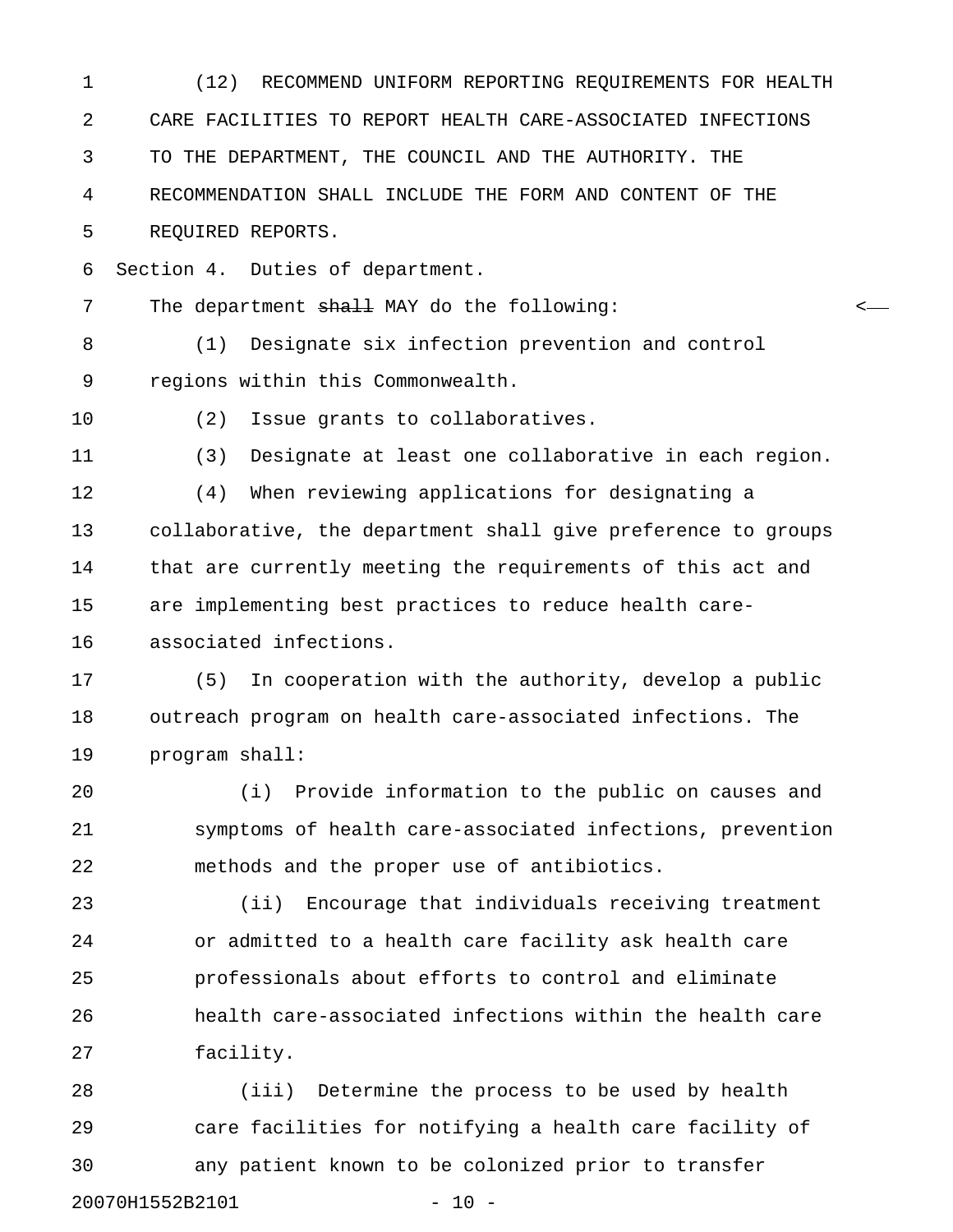1 within or between health care facilities.

2 (6) Develop programs that inform facilities of the 3 purpose and function of collaboratives and encourage the use 4 of collaboratives for assistance.

5 (7) Publish in the Pennsylvania Bulletin, within 45 days 6 after receipt of the committee's recommendation on 7 METHODOLOGY, PROCESS AND benchmarks, the specific benchmarks < 8 the department shall use to measure the progress of health 9 care facilities in reducing health care-associated 10 infections.

11 (8) Require best practices to effectuate screenings of 12 staff and patients based on suspicion of transmission of an 13 infection.

14 (9) In cooperation with the authority, act as a 15 repository for information on current health care-associated 16 infections and for newly identified infections and treatment 17 protocols.

18 (10) PUBLISH A NOTICE IN THE PENNSYLVANIA BULLETIN < 19 STATING THE UNIFORM REPORTING REQUIREMENTS, INCLUDING BOTH 20 FORM AND CONTENT, FOR HEALTH CARE-ASSOCIATED INFECTIONS BASED 21 ON RECOMMENDATIONS MADE BY THE COMMITTEE. THE UNIFORM 22 REPORTING REQUIREMENTS SHALL APPLY AND BE UTILIZED FOR 23 REPORTS MADE TO THE DEPARTMENT, THE COUNCIL AND THE 24 AUTHORITY. THE EFFECTIVE DATE FOR THE COMMENCEMENT OF 25 REQUIRED REPORTING BY HEALTH CARE FACILITIES CONSISTENT WITH 26 THIS ACT, AT A MINIMUM, SHALL BEGIN NO LATER THAN 120 DAYS 27 AFTER PUBLICATION OF THE NOTICE. REPORTING REQUIREMENTS 28 CONTAINED IN SECTION 6 OF THE ACT OF JULY 8, 1986 (P.L.408, 29 NO.89), KNOWN AS THE HEALTH CARE COST CONTAINMENT ACT, AS 30 THEY RELATE TO HEALTH CARE-ASSOCIATED INFECTIONS SHALL REMAIN 20070H1552B2101 - 11 -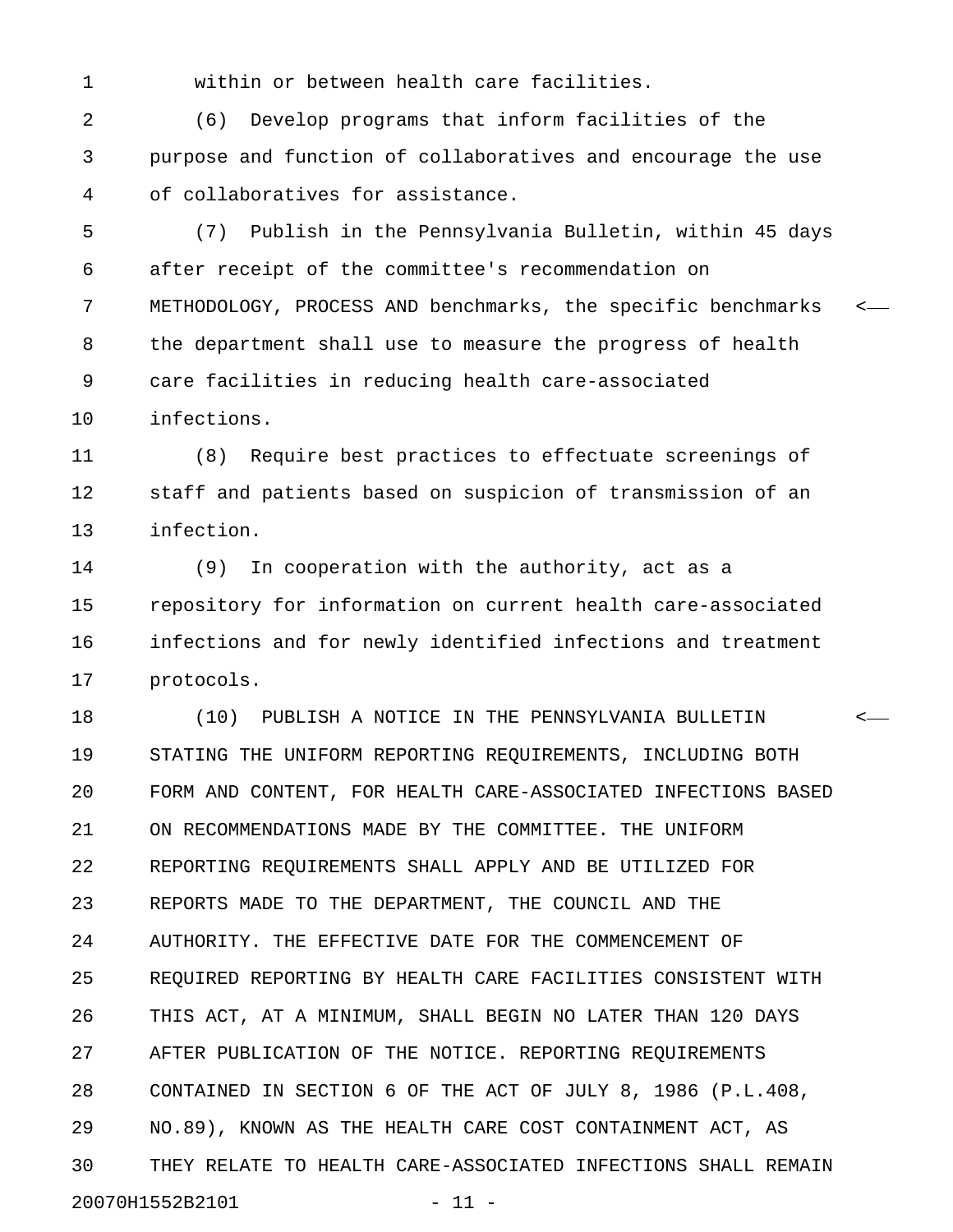1 IN EFFECT UNTIL 120 DAYS AFTER PUBLICATION OF THE NOTICE. 2 Section 5. Collaboratives. 3 To receive grant funding, a collaborative shall do the 4 following: 5 (1) Establish an advisory body that includes, but is not 6 limited to, the following: 7 (i) An epidemiologist with a background in health 8 care-associated infections. 9 (ii) An infection control professional. 10 (iii) A professional from a laboratory that tests 11 samples for testing of microbial infection or the 12 presence of nonreplicating microorganisms. 13 (2) Establish an educational structure that can work 14 with the authority and other organizations to offer various 15 options for training in best practices. 16 (3) Identify effective measures for the detection, 17 control and prevention of health care-associated infections 18 that include, but are not limited to, the following: 19 (i) An active culture surveillance process and 20 policies. 21 (ii) A system to identify and designate patients 22 known to be colonized or infected with MRSA or other 23 MDROO in accordance with the requirements of this act. 24 (iii) An infection control intervention protocol 25 which, at a minimum, addresses: 26 (A) Infection control precautions based on best 27 practices for general surveillance of infected or 28 colonized patients. 29 (B) Treatment protocols based on evidence-based 30 standards.

20070H1552B2101 - 12 -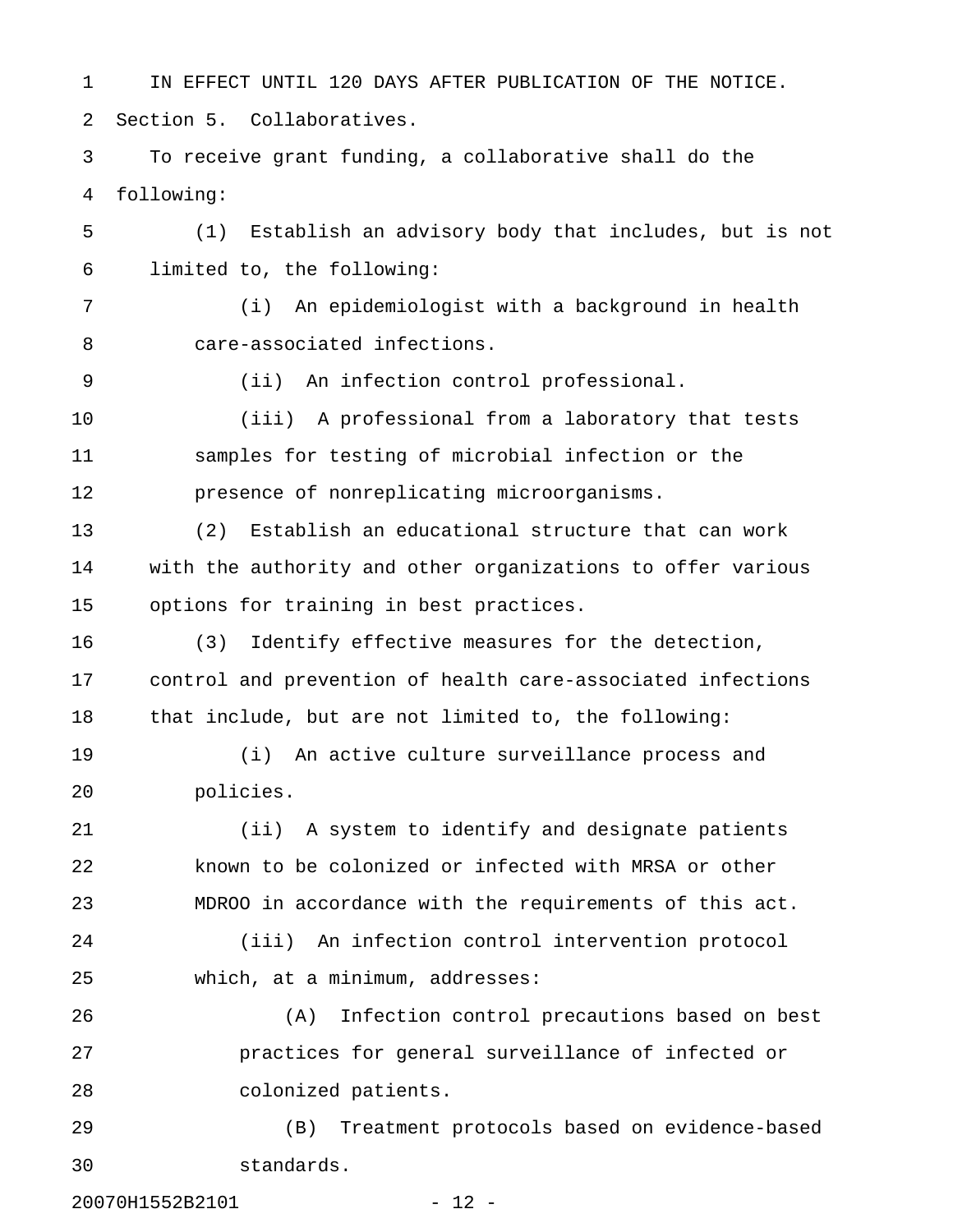1 (C) Isolation procedures. 2 (D) Physical plant operations related to 3 infection control. 4 (E) Educational programs for personnel. 5 (F) Fiscal and human resource requirements 6 related to infection control and prevention. 7 (4) Use grant money to provide financial assistance to 8 health care facilities to invest in technologies and 9 infrastructure designed to reduce health care-associated 10 infections. 11 Section 6. Health care facilities. 12 (a) Development and compliance.--Within 120 days after 13 enactment, a health care facility shall develop and implement an 14 internal infection control plan that shall include, but is not 15 limited to, the following: 16 (1) A multidisciplinary committee including 17 representatives from each of the following IF APPLICABLE TO < 18 THAT PARTICULAR HEALTH CARE FACILITY: 19 (i) Medical staff, including the chief medical 20 officer. 21 (ii) Administration, including the chief executive 22 officer and the chief financial officer. For a nursing 23 home the committee shall include the director. 24 (iii) Laboratory personnel. 25 (iv) Nursing, including the director of nursing. 26 (v) Pharmacy, including the chief of pharmacy. 27 (vi) The physical plant manager. 28 (vii) A patient safety officer. 29 (viii) Members from the infection control team. 30  $(2)$  In addition to standards adopted by the department:  $\longleftarrow$ 20070H1552B2101 - 13 -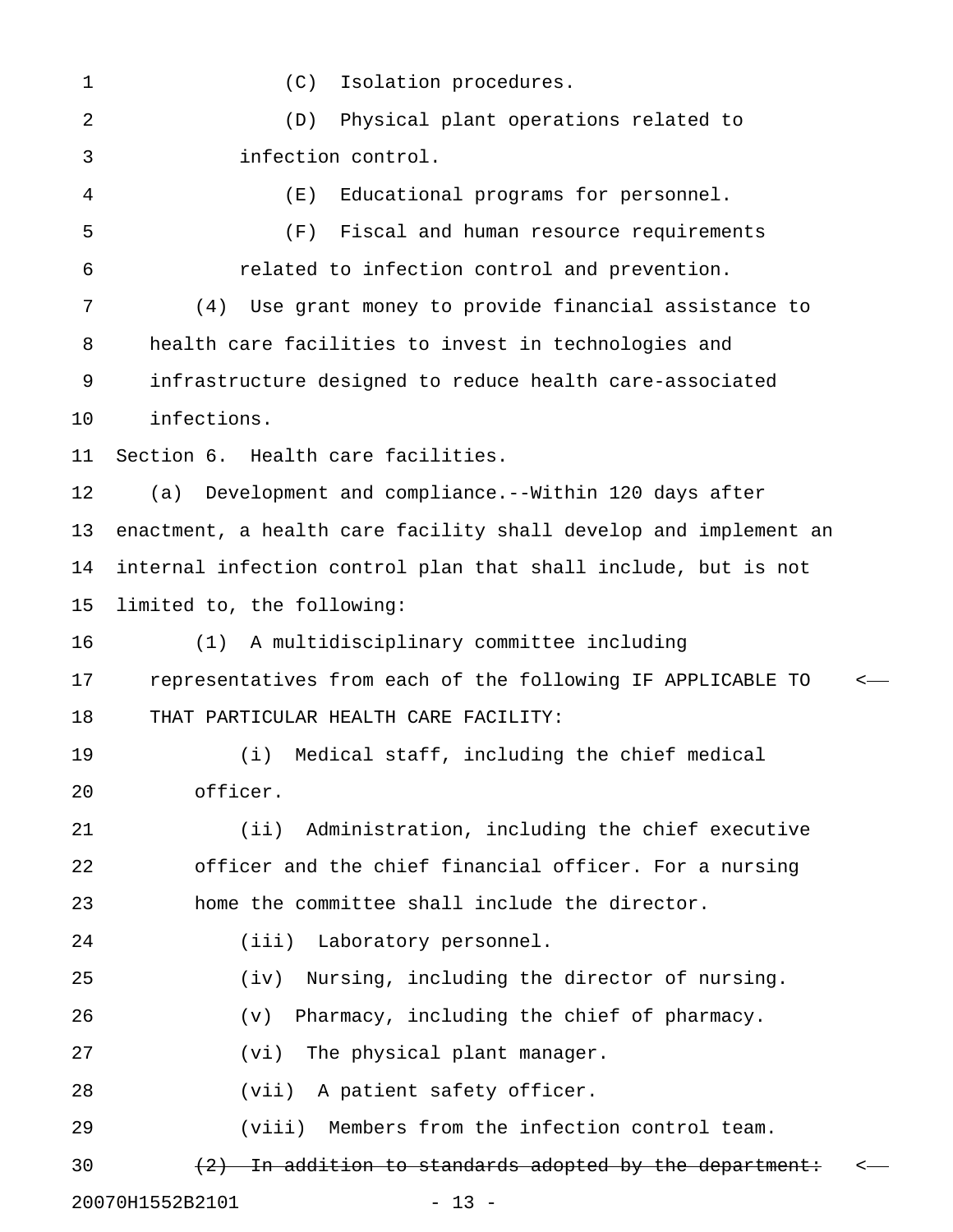1 (2) HEALTH CARE FACILITIES SHALL ADOPT: <

2 (i) Effective measures for the detection, control 3 and prevention of health care-associated infections.

4 (ii) An active culture surveillance process and 5 policies.

6 (iii) A system to identify and designate patients 7 known to be colonized or infected with MRSA or other 8 MDROO.

9 (iv) Procedures for identifying other high-risk 10 patients admitted to the health care facility who shall 11 receive routine cultures and screenings.

12 (v) An outreach process for notifying a receiving 13 health care facility of any patient known to be colonized 14 **prior to transfer within or between facilities BASED ON** <-15 RECOMMENDATIONS MADE BY THE COMMITTEE.

16 (vi) A required facility-specific infection control 17 intervention protocol which, at a minimum, addresses:

18 (A) Infection control precautions based on 19 nationally recognized standards for general 20 surveillance of infected or colonized patients.

21 (B) Treatment protocols based on evidence-based 22 standards.

23 (C) Isolation procedures.

24 (D) Physical plant operations related to 25 infection control.

26 (E) Appropriate use of antimicrobial agents and 27 antibiotics.

28 (F) Mandatory educational programs for 29 personnel.

30 (G) Fiscal and human resource requirements 20070H1552B2101 - 14 -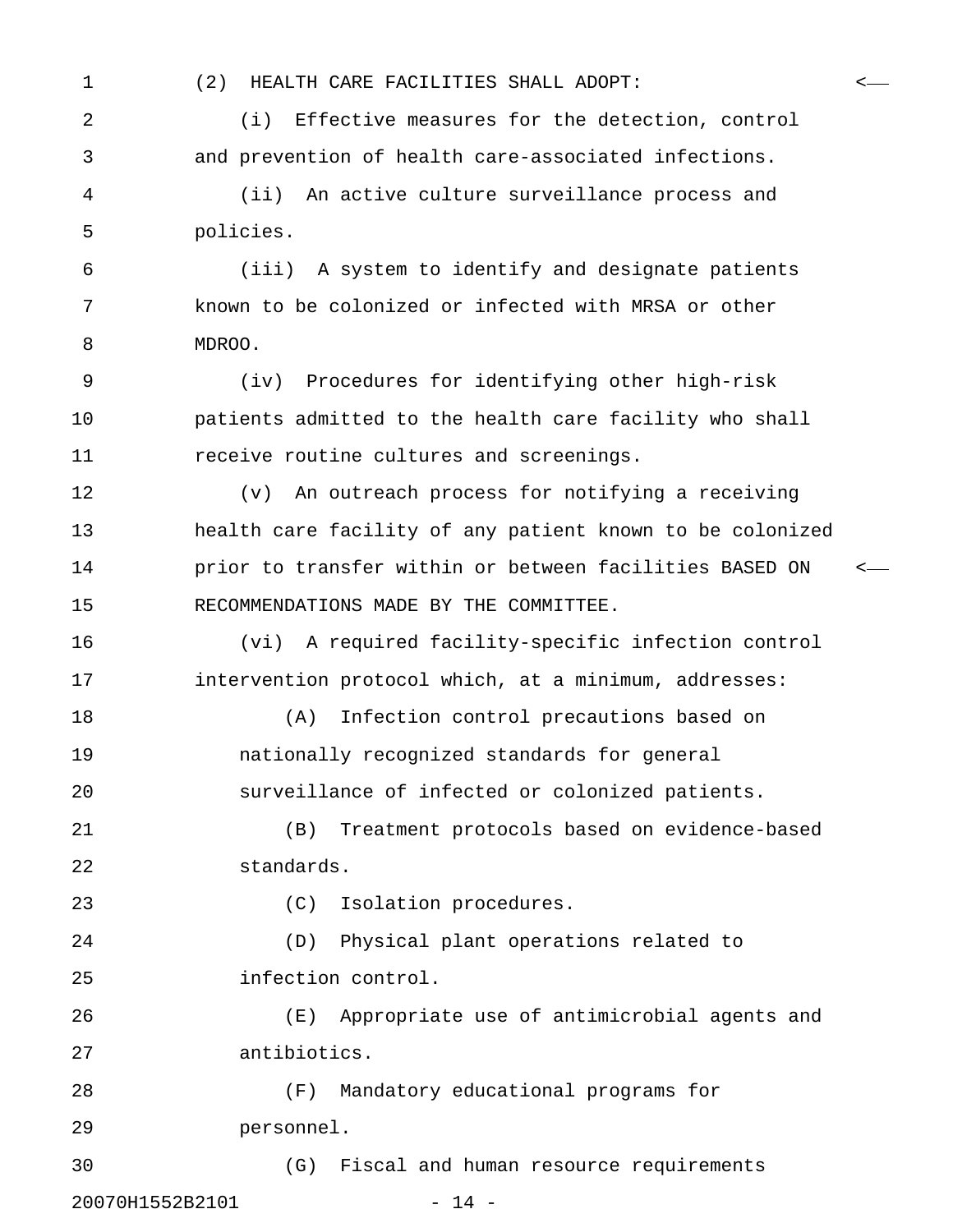1 related to infection control and prevention.

2 (3) Any other requirements that the department shall  $\leftarrow$ 3 require through rules and regulations.

4 (b) Department review.--The department shall review each 5 health care facility's infection control plan to ensure 6 compliance with this act in accordance with the department's 7 authority under 28 Pa. Code Ch. 146 (relating to infection 8 control) during its regular licensure inspection process.

9 (c) Notification.--Upon approval of its infection control 10 plan, a health care facility shall notify all health care 11 workers and medical staff of the health care facility of the 12 infection control plan. Compliance with the infection control 13 plan shall be required as a condition of licensure, employment 14 or credentialing at the health care facility.

15 Section 7. Authority.

16 (a) Duties.--In addition to its existing responsibilities, 17 the authority is responsible for all of the following:

18 (1) Providing nursing homes with patient safety 19 advisories issued by the authority pursuant to section 20 304(a)(7) of the Mcare Act.

21 (2) Issuing alerts and reports to health care facilities 22 as required by the board.

23 (3) Including a separate category for providing 24 information about health care-associated infections in the 25 annual report under section 304(c) of the Mcare Act.

26 (b) Training.--The authority shall as recommended by the 27 board create and conduct training programs for infection control 28 teams, health care workers and consumers about the prevention 29 and control of health care-associated infections. Nothing in 30 this act precludes the authority from collaborating with the 20070H1552B2101 - 15 -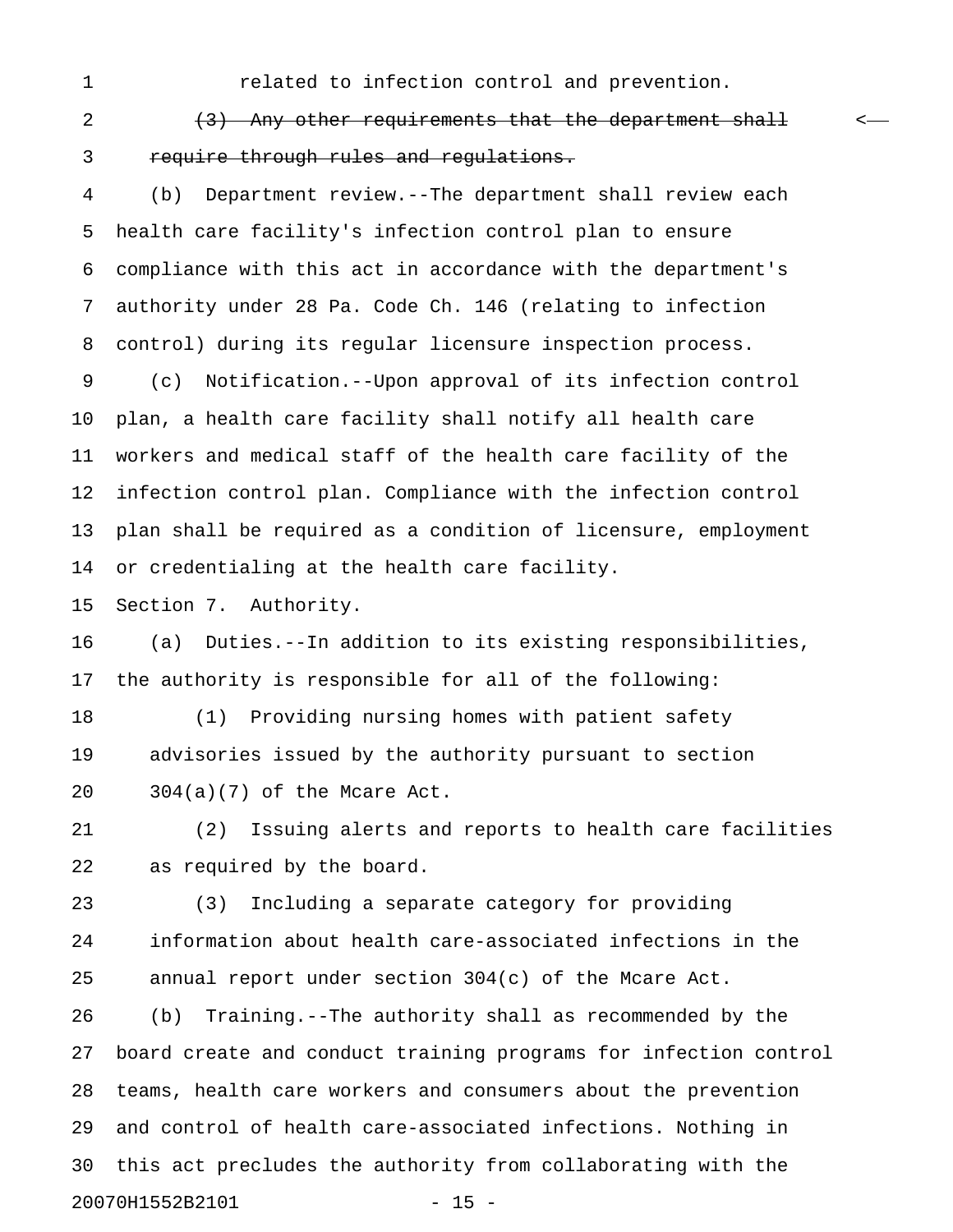1 department, collaboratives or other organizations in conducting 2 these programs.

3 (c) Monitoring.--Health care facility patient safety plans 4 will identify how the facility will distribute patient safety 5 advisories, alerts and reports required under this act so that 6 they are easily accessible and widely distributed in each health 7 care facility to administrative staff, medical personnel and 8 health care workers.

9 Section 8. Nursing homes.

10 (a) Reporting. Nursing homes shall report to the council <-11 (A) REPORTING.-- <

12 (1) NURSING HOMES SHALL REPORT TO THE COUNCIL the same 13 infections and in the same manner that hospitals are required 14 to report to the council under the act of July 8, 1986 15 (P.L.408, No.89), known as the Health Care Cost Containment 16 Act. Reporting shall begin within 30 days following the 17 effective date of this section. For purposes of this section, 18 nursing homes shall be additional data sources as defined in 19 the Health Care Cost Containment Act, and covered services as 20 defined in that act shall include those services provided by 21 nursing homes.

22 (2) NO LATER THAN 120 DAYS FOLLOWING THE DATE THE < 23 DEPARTMENT PUBLISHES THE UNIFORM REPORTING REQUIREMENTS IN 24 THE PENNSYLVANIA BULLETIN, PURSUANT TO SECTION 7(A)(1), 25 NURSING HOMES SHALL REPORT INFORMATION PERTAINING TO 26 HOSPITAL-ASSOCIATED INFECTIONS TO THE AUTHORITY IN THE FORM 27 SO REQUIRED BY THE AUTHORITY. FOR THE PURPOSES OF THE 28 REPORTING REQUIREMENTS CONTAINED IN THIS SECTION, THE 29 CONFIDENTIALITY PROTECTIONS CONTAINED IN SECTION 311 OF THE 30 ACT OF MARCH 20, 2002 (P.L.154, NO.13), KNOWN AS THE MEDICAL 20070H1552B2101 - 16 -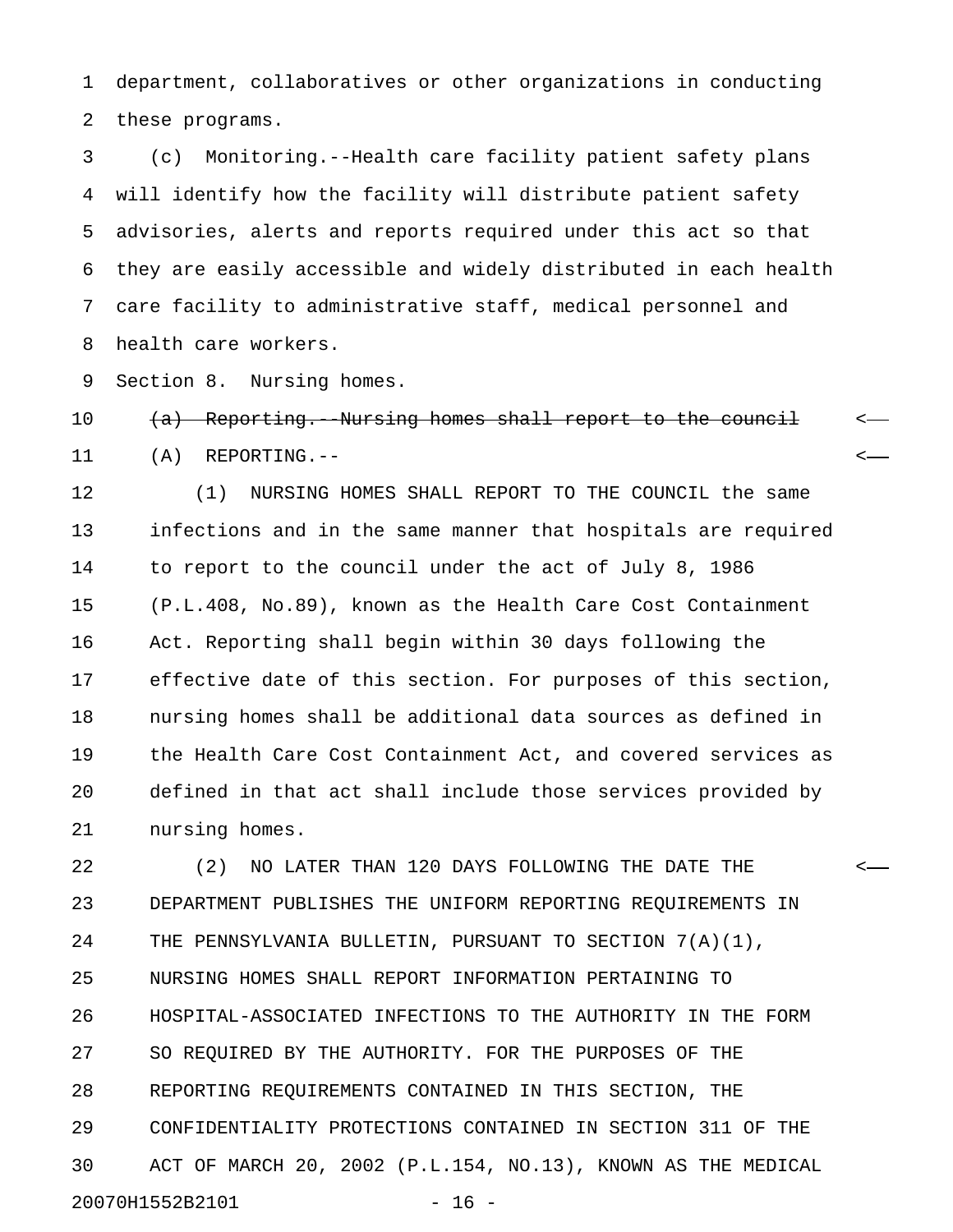1 CARE AVAILABILITY AND REDUCTION OF ERROR (MCARE) ACT, SHALL 2 APPLY TO NURSING HOMES.

3 (b) Analysis of nursing home data by authority.--

4 (1) At the request of the department or the <del>board</del> <-5 COMMITTEE, but no less frequently than once per year, the < 6 authority shall analyze data without patient identifying 7 information reported to the department by nursing homes with <-8 respect to events compromising patient safety as required by 9 28 Pa. Code § 51.3 (relating to notification) TO THE  $\leftarrow$ 10 DEPARTMENT, THE COUNCIL AND THE AUTHORITY BY NURSING HOMES.

11 (2) A nursing home may request the authority to conduct 12 an analysis of the data collected under paragraph (1) in 13 order to provide information to nursing homes which can be 14 used to improve patient safety and quality of care. 15 (c) Surcharge.--Commencing January 1, 2008, each nursing 16 home shall pay the department a surcharge on its licensing fee 17 as necessary to provide sufficient revenues to operate the 18 authority for its responsibilities under this act. The following 19 apply:

20 (1) For each calendar year, the department shall 21 determine and assess each nursing home its proportionate 22 share of the authority's budget for its responsibilities 23 under this act. The total assessment amount shall not be more 24 than \$1,000,000 in fiscal year 2007-2008 and shall be 25 increased according to the Consumer Price Index in each 26 succeeding fiscal year.

27 (2) THE ANNUAL ASSESSMENT AMOUNT PAID BY A NURSING < 28 FACILITY SHALL BE A REIMBURSABLE COST UNDER THE MEDICAL 29 ASSISTANCE PROGRAM. THE DEPARTMENT OF PUBLIC WELFARE SHALL 30 PAY EACH NURSING FACILITY, AS A SEPARATE, PASS-THROUGH 20070H1552B2101 - 17 -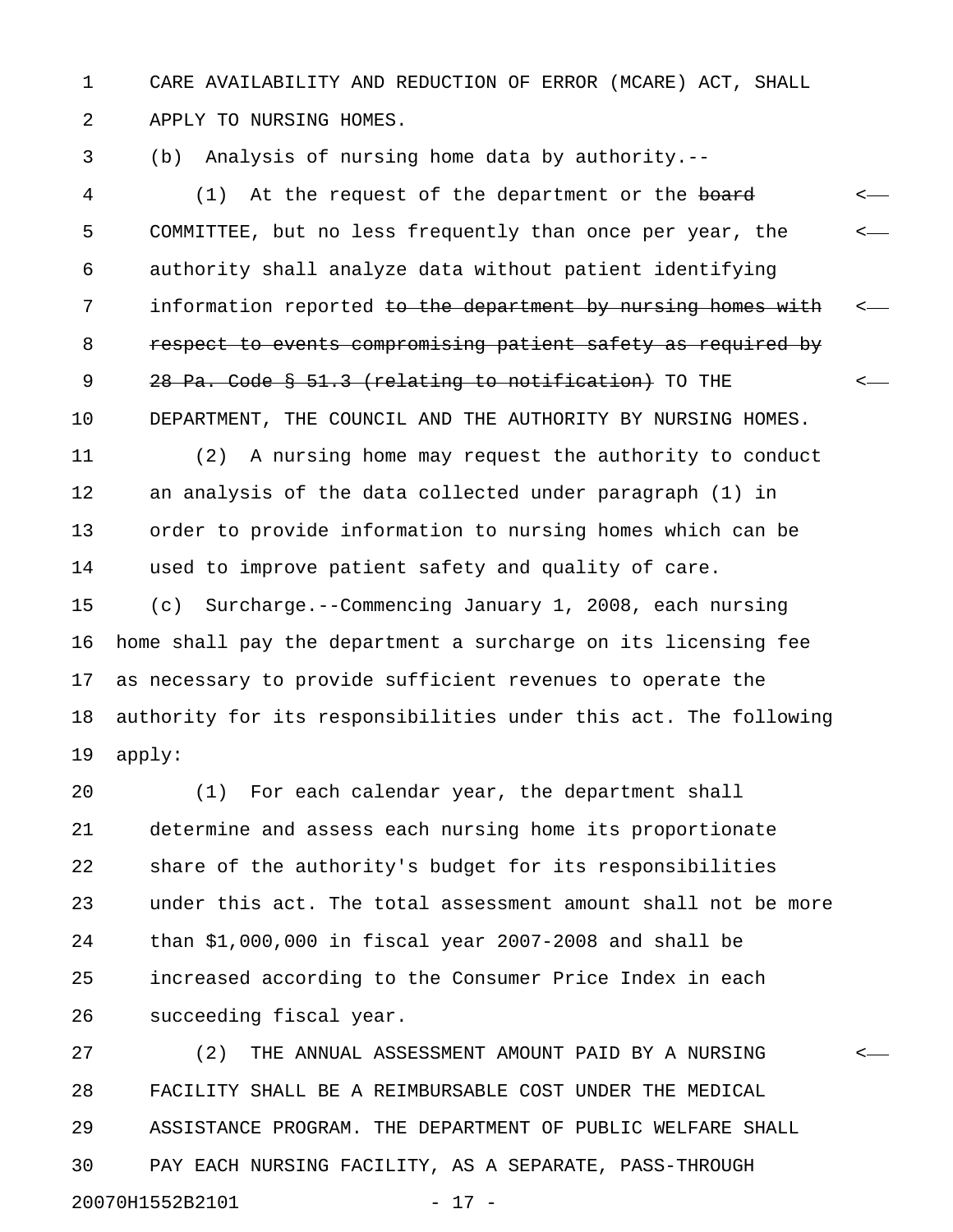1 PAYMENT, AN AMOUNT EQUAL TO THE ASSESSMENT PAID BY A NURSING 2 FACILITY MULTIPLIED BY THE FACILITY'S MEDICAL ASSISTANCE 3 OCCUPANCY AS REPORTED IN ITS ANNUAL COST REPORT.

4  $(2)$  (3) Money appropriated to the fund under this act  $\leq$ 5 shall be expended by the authority to implement this act.

6  $(3)$  (4) In the event that the fund is discontinued or  $\leftarrow$ 7 the authority is dissolved by operation of law, any balance 8 paid by nursing homes remaining in the fund, after deducting 9 administrative costs of liquidation, shall be returned to the 10 nursing homes in proportion to their financial contributions 11 to the fund in the preceding licensing period.

12  $(4)$  (5) If after 30 days' notice a nursing home fails to  $\leq$ 13 pay a surcharge levied by the department under this section, 14 the department may assess an administrative penalty of \$1,000 15 per day until the surcharge is paid.

16 Section 9. Electronic surveillance.

17 (a) Electronic surveillance of health care-associated 18 infections.--By January 1, 2008, the department shall, BASED ON < 19 RECOMMENDATIONS OF THE COMMITTEE, identify qualified systems <-20 SYSTEM COMPONENTS AND ELEMENTS which can be used by health care < 21 facilities by July 1, 2008., to report health care associated <-22 infections to the council. Qualified systems shall include the 23 following minimum elements:

24 (1) Extraction of existing electronic clinical data from 25 hospital systems on an ongoing basis.

26  $\left(2\right)$  Translation of nonstandardized laboratory, pharmacy 27 and/or radiology data into uniform information that can be 28 analyzed on a population wide basis.

29 (3) Clinical support, educational tools and training to 30 ensure that information provided under this subsection will 20070H1552B2101 - 18 -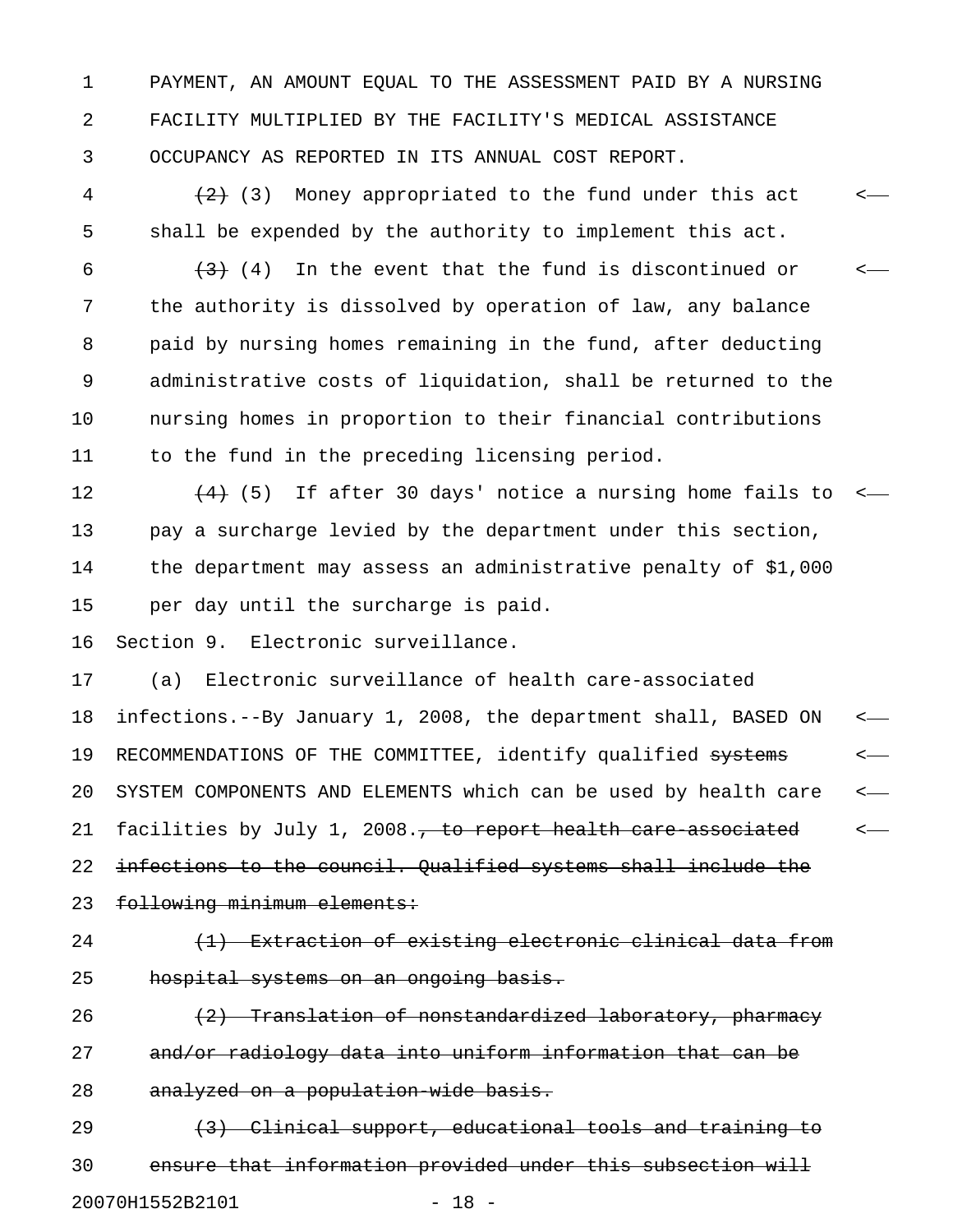| $\mathbf 1$ | lead to change.                                                  |         |  |  |  |
|-------------|------------------------------------------------------------------|---------|--|--|--|
| 2           | (4) Clinical improvement measurement and the structure           |         |  |  |  |
| 3           | to provide ongoing positive and negative feedback to hospital    |         |  |  |  |
| 4           | staff who implement change.                                      |         |  |  |  |
| 5           | (b) Classifications. Hospitals shall report the following        |         |  |  |  |
| 6           | classifications of infections and, as to each infection acquired |         |  |  |  |
| 7           | in the facility, whether the infection was caused by a           |         |  |  |  |
| 8           | multidrug resistant organism:                                    |         |  |  |  |
| 9           | (1) Patients with positive MRSA at admission or                  |         |  |  |  |
| 10          | preadmission screening.                                          |         |  |  |  |
| 11          | (2) Urinary tract infections.                                    |         |  |  |  |
| 12          | (3) Surgical site infections.                                    |         |  |  |  |
| 13          | $(4)$ Ventilator associated pneumonia.                           |         |  |  |  |
| 14          | (5) Blood stream infections.                                     |         |  |  |  |
| 15          | $(6)$ Bone and joint infections.                                 |         |  |  |  |
| 16          | (7) Central nervous system infections.                           |         |  |  |  |
| 17          | (8) Cardiovascular infections.                                   |         |  |  |  |
| 18          | $(9)$ Eye, ear, nose and throat infections.                      |         |  |  |  |
| 19          | (10) Gastrointestinal infections.                                |         |  |  |  |
| 20          | (11) Lower respiratory infections.                               |         |  |  |  |
| 21          | (12) Reproductive system infections.                             |         |  |  |  |
| 22          | (13) Systemic infections.                                        |         |  |  |  |
| 23          | (14) Multiple infections.                                        |         |  |  |  |
| 24          | (A.1) NO LATER THAN DECEMBER 30, 2008, HOSPITALS MUST HAVE       | $\,<\,$ |  |  |  |
| 25          | IN PLACE A QUALIFIED SYSTEM FOR THE ELECTRONIC SURVEILLANCE OF   |         |  |  |  |
| 26          | HEALTH CARE-ASSOCIATED INFECTIONS.                               |         |  |  |  |
| 27          | (e) (B) Benchmarks.-- <del>The department shall establish</del>  |         |  |  |  |
| 28          | reasonable benchmarks against which to measure the progress of   |         |  |  |  |
| 29          | health care facilities to reduce health care associated          |         |  |  |  |
| 30          | infections. All HEALTH CARE facilities will be measured against  | $\,<\,$ |  |  |  |
|             | 20070H1552B2101<br>$-19 -$                                       |         |  |  |  |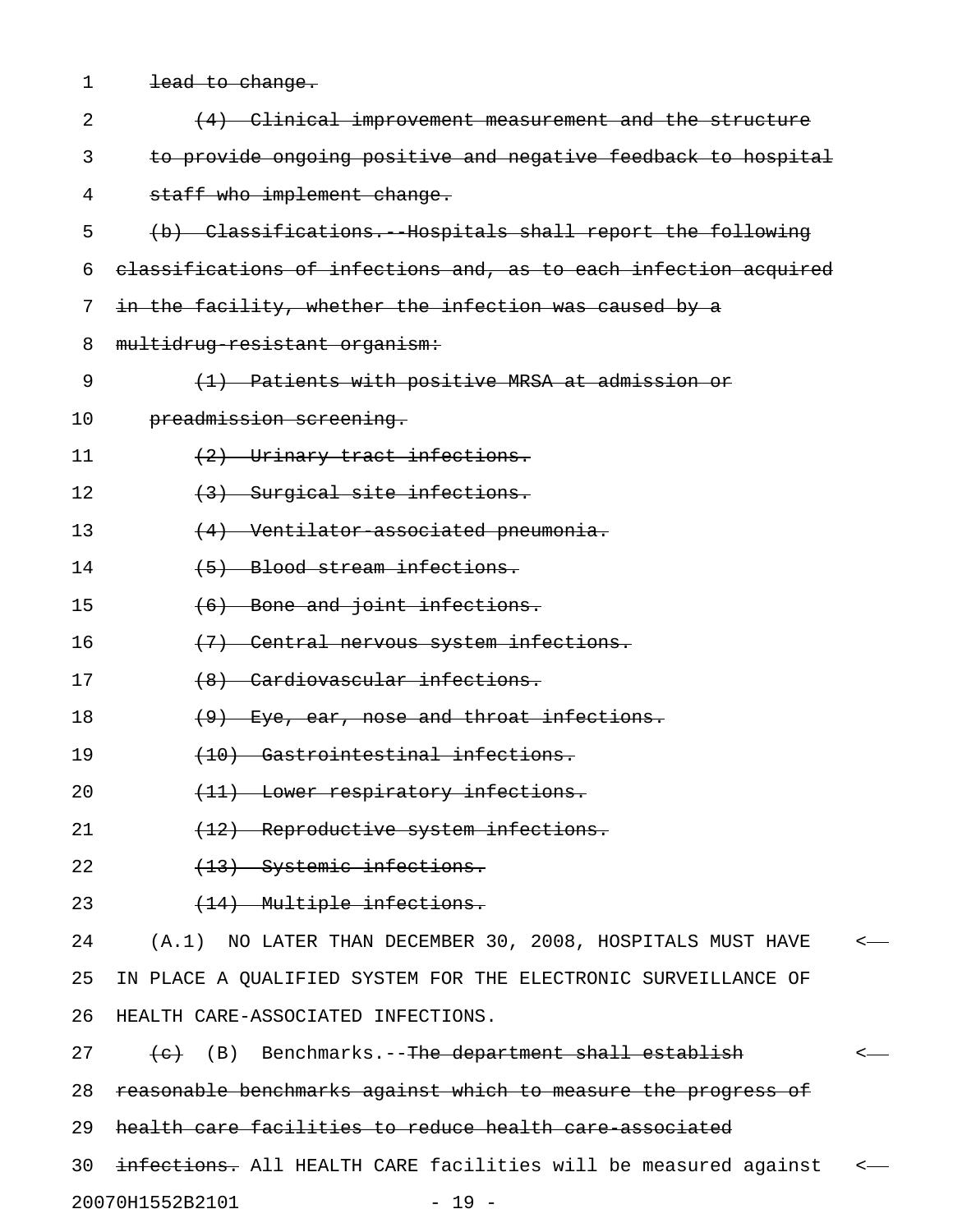1 the benchmarks ESTABLISHED BY THE DEPARTMENT PURSUANT TO < 2 RECOMMENDATIONS OF THE COMMITTEE. Those facilities with rates of 3 associated infections that are above the benchmark will be 4 required to submit a plan of remediation to the department 5 within 60 days after being notified of missing the standard. If 6 after 180 days, the facility has shown no progress in reducing 7 rates of infections, the facility is required to consult with 8 the regional collaborative to further develop a plan of 9 remediation. If after an additional 180 days the facility 10 continues to fail to progress in lowering its rates of 11 infection, the penalties in section 10 shall apply. 12  $(d)$  (C) Other technologies.--Nothing in this section shall  $\leq$ 13 prevent health care facilities from having the flexibility to 14 use other technologies to manage infections as they see fit. 15 (D) PAYOR.--A PAYOR MAY REDUCE ALL PAYMENTS TO A FACILITY < 16 WHICH FAILS TO MEET THE ESTABLISHED BENCHMARKS FOR A GIVEN YEAR 17 BY 2% FOR EACH PAYMENT OWED TO A FACILITY FOR SERVICES PROVIDED 18 UNTIL THE DEPARTMENT CERTIFIES THE FACILITY HAS MET THE 19 BENCHMARKS FOR THAT YEAR.

20 Section 10. Violations and penalties.

21 (a) General rule.--When appropriate, the department will 22 work with the health care facility to rectify a violation of 23 this act.

24 (b) Health care facility violations.--A health care facility 25 that violates this act may be subject to sanctions by the 26 department, which include:

27 (1) Suspension of its license.

28 (2) Revocation of its license.

29 (3) Refusal to renew its license.

30 (4) Limitation of its license as to operation of a 20070H1552B2101 - 20 -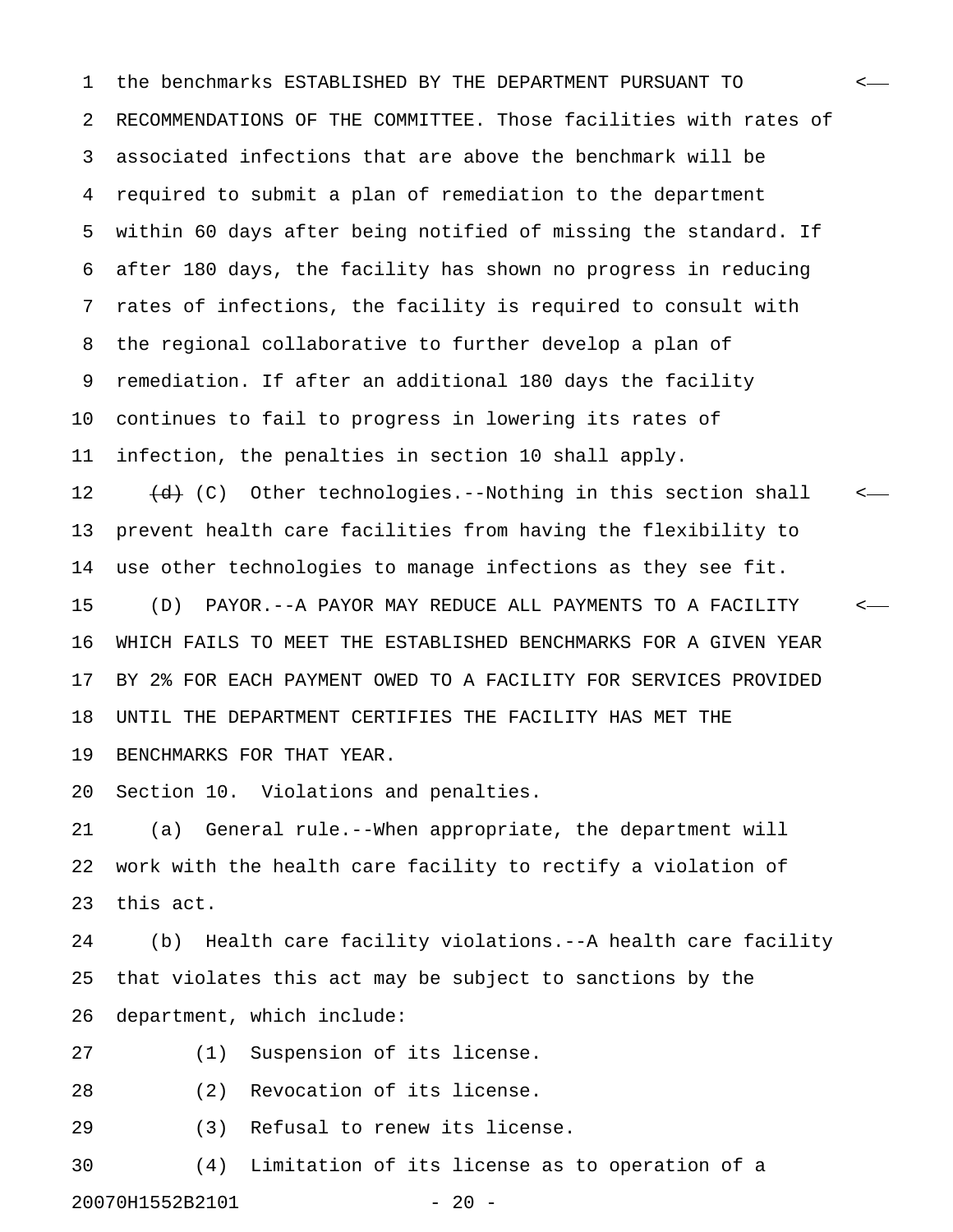1 portion of the health care facility or to the services which 2 may be provided at the health care facility.

3 (5) Issuance of a provisional license.

4 (6) Submission of a plan of correction.

5 (7) Limitation or suspension of admissions to the health 6 care facility.

7 (c) Penalty.--A facility who violates this act may be 8 subject to a civil penalty not to exceed \$500 per day.

9 SECTION 11. PAYMENTS. <

10 (A) PAYMENT FOR PERFORMING ROUTINE CULTURES AND SCREENINGS 11 IN HOSPITALS.--THE COST OF ROUTINE CULTURES AND SCREENINGS 12 PERFORMED ON PATIENTS IN HOSPITALS IN COMPLIANCE WITH THE HEALTH 13 CARE FACILITY'S INFECTION CONTROL PLAN SHALL BE CONSIDERED A 14 REIMBURSABLE COST TO BE PAID BY HEALTH PAYORS AND MEDICAID, 15 SUBJECT TO ANY COPAYMENT, COINSURANCE OR DEDUCTIBLE AMOUNTS 16 IMPOSED IN ANY APPLICABLE POLICY OR BENEFIT ISSUED BY A HEALTH 17 PAYOR OR PROVIDED BY MEDICAID AND TO ANY AGREEMENTS BETWEEN A 18 HEALTH CARE FACILITY AND A PAYOR OR MEDICAID.

19 (B) PAYMENT FOR PERFORMING ROUTINE CULTURES AND SCREENINGS 20 IN NURSING HOMES.--THE FULL COST OF ROUTINE CULTURES AND 21 SCREENINGS PERFORMED ON PATIENTS IN NURSING HOMES IN COMPLIANCE 22 WITH A HEALTH CARE FACILITY'S INFECTION CONTROL PLAN SHALL BE 23 PAID BY HEALTH PAYORS AND MEDICAID.

24 SECTION 12. INCENTIVE PAYMENTS.

25 (A) GENERAL RULE.--COMMENCING JANUARY 1, 2009, A HEALTH CARE 26 FACILITY THAT EXCEEDS THE BENCHMARK PUBLISHED BY THE DEPARTMENT 27 SHALL BE ELIGIBLE FOR AN INCENTIVE PAYMENT. FOR CALENDAR YEAR 28 2010 AND THEREAFTER, THE DEPARTMENT OF PUBLIC WELFARE SHALL 29 CONSULT WITH THE DEPARTMENT TO ESTABLISH APPROPRIATE PERCENTAGE 30 BENCHMARKS FOR THE REDUCTION OF HEALTH CARE-ASSOCIATED 20070H1552B2101 - 21 -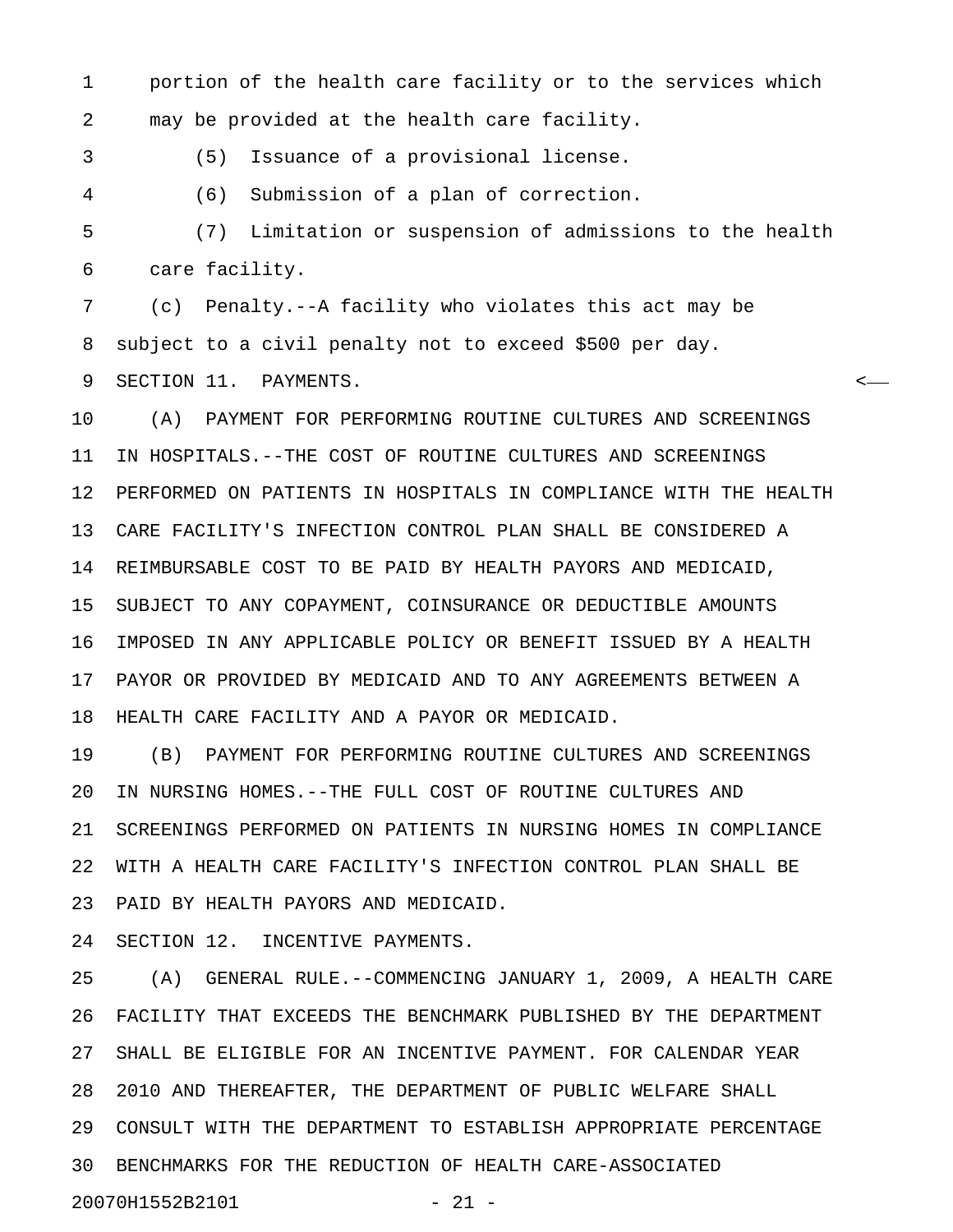1 INFECTIONS IN HEALTH CARE FACILITIES.

2 (B) DISTRIBUTION OF FUNDS.--FUNDS FOR THE PURPOSE OF 3 IMPLEMENTING THIS SECTION SHALL BE APPROPRIATED TO THE 4 DEPARTMENT OF PUBLIC WELFARE AND DISTRIBUTED TO ELIGIBLE HEALTH 5 CARE FACILITIES AS SET FORTH IN THIS SECTION. INCENTIVE PAYMENTS 6 TO HEALTH CARE FACILITIES SHALL BE LIMITED TO FUNDS AVAILABLE 7 FOR THIS PURPOSE.

8 (C) FUNDS SEPARATE.--FUNDS APPROPRIATED FOR INCENTIVE 9 PAYMENTS SHALL BE SEPARATE FROM AND NOT OTHERWISE UTILIZE, RELY 10 ON OR DIMINISH FUNDS NECESSARY FOR PAYMENTS TO BE MADE TO LONG-11 TERM CARE FACILITIES FOR THE PROVISION OF NURSING FACILITY 12 SERVICES AND SHALL BE PAID IN ADDITION TO SUCH OTHER PAYMENTS. 13 SECTION 13. MACHINERY AND EQUIPMENT LOAN FUND ELIGIBILITY. 14 (A) FUNDS AVAILABLE.--UP TO \$25,000,000 OF THE FUNDS 15 APPROPRIATED BY THE GENERAL ASSEMBLY FOR THE MACHINERY AND 16 EQUIPMENT LOAN FUND SHALL BE MADE AVAILABLE FOR LOAN TO HEALTH 17 CARE FACILITIES TO ASSIST IN ACQUIRING SYSTEMS OR TECHNOLOGIES 18 THAT ASSIST THE FACILITY IN REDUCING HEALTH CARE-ASSOCIATED 19 INFECTIONS. LOANS SHALL NOT EXCEED 50% OF A HEALTH CARE 20 FACILITY'S COSTS, WHICH SHALL BE APPROVED BY THE DEPARTMENT OF

21 COMMUNITY AND ECONOMIC DEVELOPMENT.

22 (B) CRITERIA.--THE DEPARTMENT OF COMMUNITY AND ECONOMIC 23 DEVELOPMENT SHALL DEVELOP CRITERIA FOR EVALUATING APPLICATIONS 24 FOR LOANS THAT CONSIDER THE FISCAL CONDITION OF THE HEALTH CARE 25 FACILITY, THE ABILITY OF THE HEALTH CARE FACILITY TO IMPLEMENT 26 THE TECHNOLOGY AND THE POTENTIAL SAVINGS THROUGH AVOIDED COSTS 27 AND REDUCED HEALTH CARE FACILITY-ACQUIRED INFECTION RATES. THE 28 CRITERIA SHALL BE FORWARDED BY THE DEPARTMENT OF COMMUNITY AND 29 ECONOMIC DEVELOPMENT TO THE LEGISLATIVE REFERENCE BUREAU FOR 30 PUBLICATION AS A NOTICE IN THE PENNSYLVANIA BULLETIN.

```
20070H1552B2101 - 22 -
```